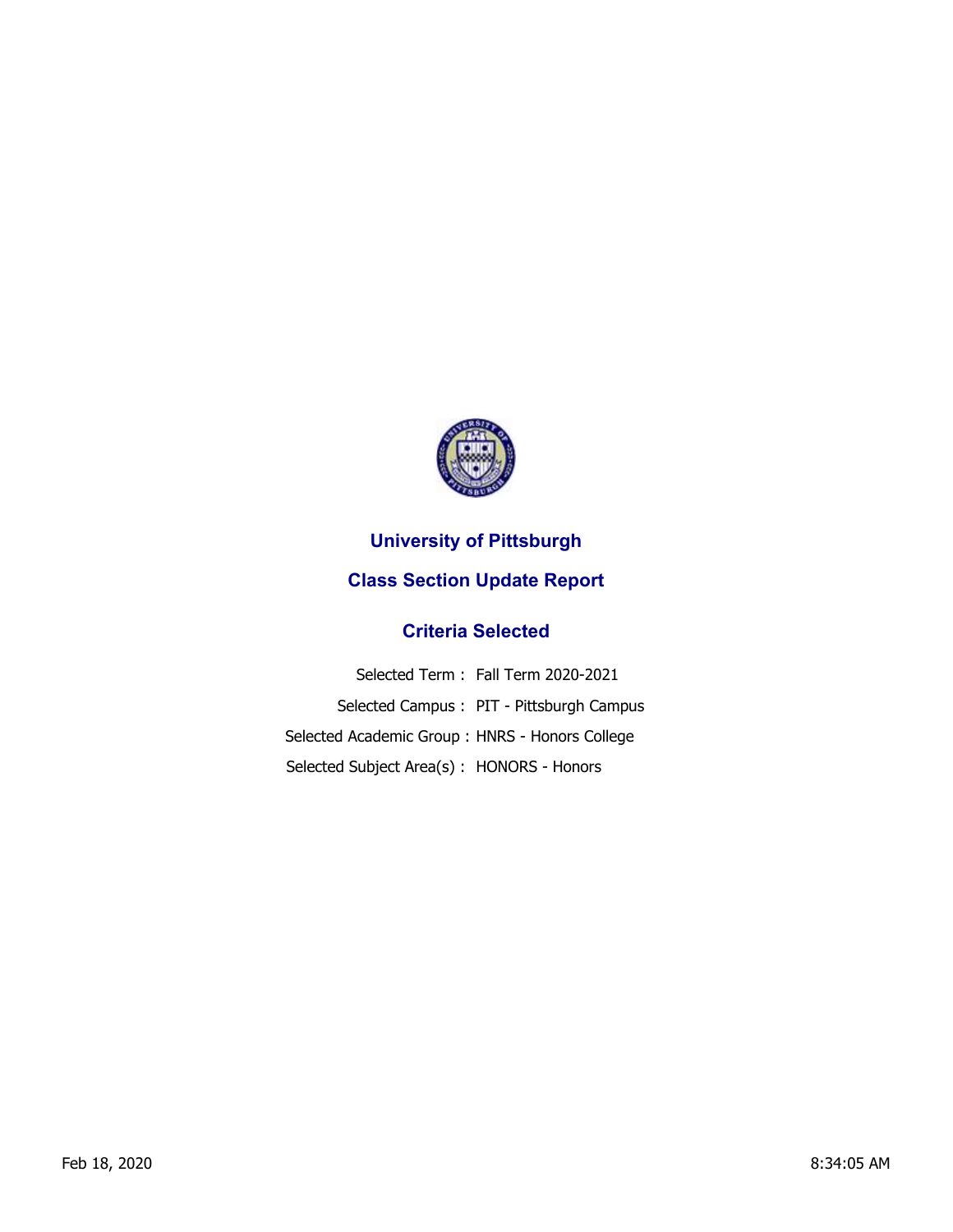| Feb 18, 2020 8:34:05 AM                                                                                                                                                                    | <b>Class Section Update Report</b>                                                                     | Cancel                                                                                 | Change                                                           |
|--------------------------------------------------------------------------------------------------------------------------------------------------------------------------------------------|--------------------------------------------------------------------------------------------------------|----------------------------------------------------------------------------------------|------------------------------------------------------------------|
| Page 1 of 16                                                                                                                                                                               | University of Pittsburgh                                                                               |                                                                                        |                                                                  |
| <b>Term: 2211</b>                                                                                                                                                                          | <b>Campus: PIT - Pittsburgh Campus</b>                                                                 | <b>Academic Group: HNRS - Honors College</b>                                           |                                                                  |
| <b>Course ID: 110998</b><br><b>Subject Area: HONORS</b><br>Catalog Nbr: 0001<br><b>Class Nbr: 30329</b><br><b>Course Offering Nbr: 1</b><br>Academic Organization: HONORS - Honors College | <b>Class Section: 1030</b><br><b>Component: LEC - Lecture</b><br><b>Class Type: Enrollment Section</b> | <b>Minimum</b><br><b>Units: 1.00</b><br><b>Academic Progress</b><br><b>Units: 1.00</b> | <b>Maximum</b><br><b>Units: 1.00</b><br><b>FA Units:</b><br>1.00 |
| <b>Short Title: UNIVERSITY ORIENTATION</b>                                                                                                                                                 |                                                                                                        |                                                                                        |                                                                  |
| Free Format Topic: (30 Characters)<br>UNIVERSITY HONORS COLLEGE                                                                                                                            |                                                                                                        | Fee Type:                                                                              | Fee Amount:                                                      |
| <b>Session: AT</b><br><b>Start Date: 8/24/2020</b>                                                                                                                                         | <b>End Date: 12/4/2020</b>                                                                             | <b>Associated Class: 1030</b>                                                          | Location: PGH                                                    |
| <b>Schedule</b><br>Print: Y<br>Y/N                                                                                                                                                         | <b>Instructor</b><br><b>Instructor Role</b><br>ID:                                                     | <b>Instructor Name:</b>                                                                |                                                                  |
| 0                                                                                                                                                                                          |                                                                                                        | No Instructor Assigned                                                                 |                                                                  |
| <b>Facility ID:</b><br>Room:<br>CL03504<br>03504<br>12                                                                                                                                     | <b>Room Capacity: Mtg Start:</b><br>Mtg End:<br>10:00 AM<br>10:50 AM                                   | Day:<br>8/24/2020                                                                      | <b>End Date:</b><br><b>Start Date:</b><br>12/4/2020              |
| <b>Consent:</b><br><b>Grading Basis:</b><br>Satisfactory/No<br><b>Department Consent</b><br>Credit<br>Required                                                                             | <b>Instructor Edit:</b><br>No Enrollment<br>Choice                                                     | <b>Enrollment</b><br>Capacity: 12                                                      |                                                                  |
| Course<br>Course<br><b>Attribute Value: Subject:</b><br><b>Attribute:</b><br><b>UHC</b><br><b>UHC</b>                                                                                      | <b>Combined Section</b><br><b>Combined Section</b><br><b>Catalog Nbr:</b>                              | <b>Combined Section</b><br><b>Class Number:</b>                                        | <b>Combined Section</b><br><b>Enrollment Capacity:</b>           |
| <b>Room Characteristic</b><br>PeopleSoft - Scheduled (PS)                                                                                                                                  |                                                                                                        |                                                                                        |                                                                  |
| <b>Reserve Capacity Requirement</b><br><b>Start Date</b>                                                                                                                                   | <b>Cap Enrl</b>                                                                                        |                                                                                        |                                                                  |
|                                                                                                                                                                                            |                                                                                                        |                                                                                        |                                                                  |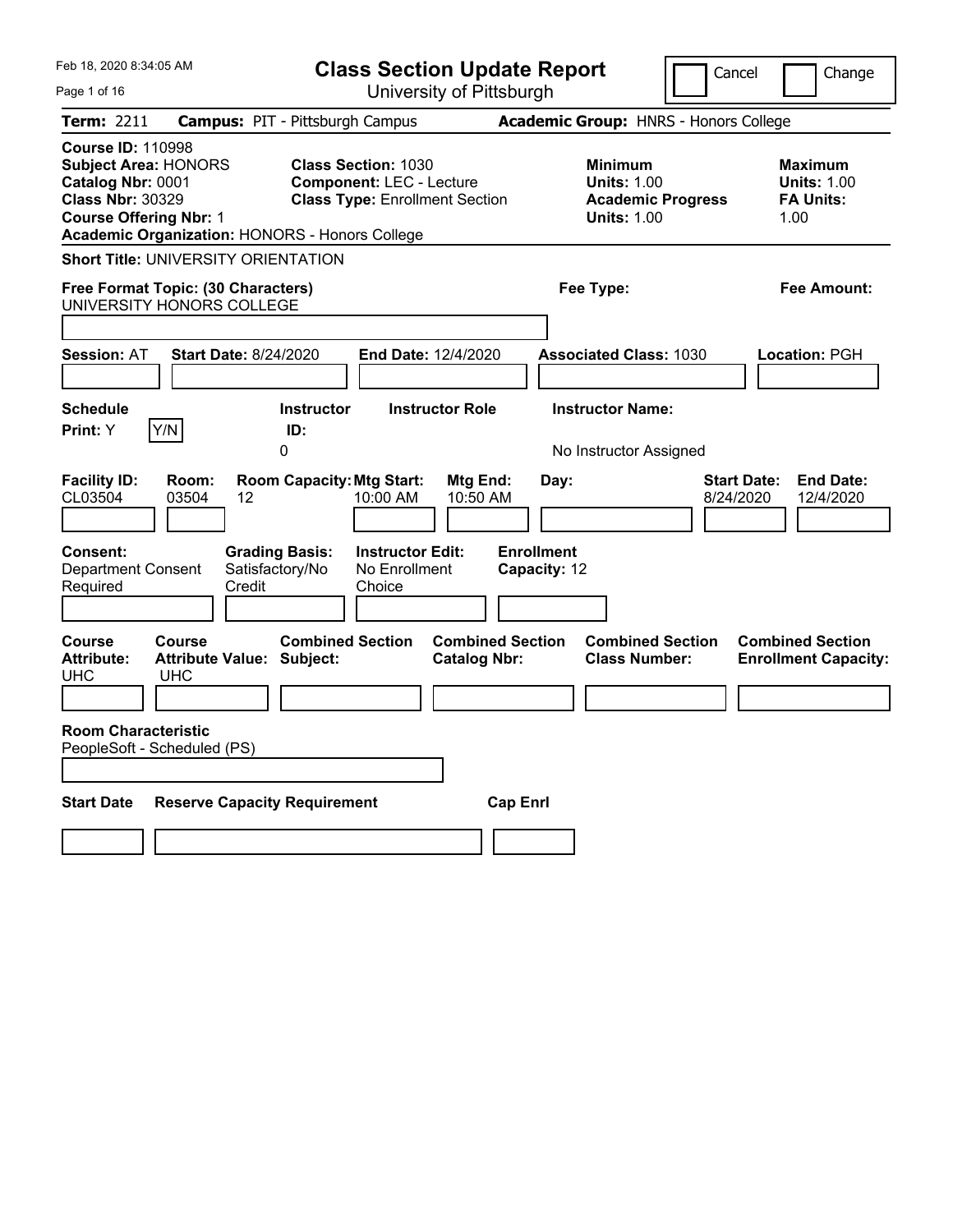| Feb 18, 2020 8:34:05 AM                                                                                                                                                                           | <b>Class Section Update Report</b>                                                                     | Cancel                                                                                 | Change                                                           |
|---------------------------------------------------------------------------------------------------------------------------------------------------------------------------------------------------|--------------------------------------------------------------------------------------------------------|----------------------------------------------------------------------------------------|------------------------------------------------------------------|
| Page 2 of 16                                                                                                                                                                                      | University of Pittsburgh                                                                               |                                                                                        |                                                                  |
| <b>Term: 2211</b>                                                                                                                                                                                 | <b>Campus: PIT - Pittsburgh Campus</b>                                                                 | Academic Group: HNRS - Honors College                                                  |                                                                  |
| <b>Course ID: 110998</b><br><b>Subject Area: HONORS</b><br>Catalog Nbr: 0001<br><b>Class Nbr: 30332</b><br><b>Course Offering Nbr: 1</b><br><b>Academic Organization: HONORS - Honors College</b> | <b>Class Section: 1050</b><br><b>Component: LEC - Lecture</b><br><b>Class Type: Enrollment Section</b> | <b>Minimum</b><br><b>Units: 1.00</b><br><b>Academic Progress</b><br><b>Units: 1.00</b> | <b>Maximum</b><br><b>Units: 1.00</b><br><b>FA Units:</b><br>1.00 |
| <b>Short Title: UNIVERSITY ORIENTATION</b>                                                                                                                                                        |                                                                                                        |                                                                                        |                                                                  |
| Free Format Topic: (30 Characters)<br>UNIVERSITY HONORS COLLEGE                                                                                                                                   |                                                                                                        | Fee Type:                                                                              | Fee Amount:                                                      |
|                                                                                                                                                                                                   |                                                                                                        |                                                                                        |                                                                  |
| <b>Start Date: 8/24/2020</b><br><b>Session: AT</b>                                                                                                                                                | End Date: 12/4/2020                                                                                    | <b>Associated Class: 1050</b>                                                          | Location: PGH                                                    |
|                                                                                                                                                                                                   |                                                                                                        |                                                                                        |                                                                  |
| <b>Schedule</b>                                                                                                                                                                                   | <b>Instructor Role</b><br><b>Instructor</b>                                                            | <b>Instructor Name:</b>                                                                |                                                                  |
| Print: Y<br>Y/N                                                                                                                                                                                   | ID:<br>0                                                                                               | No Instructor Assigned                                                                 |                                                                  |
| <b>Facility ID:</b><br>Room:<br>CL03504<br>03504<br>12                                                                                                                                            | <b>Room Capacity: Mtg Start:</b><br>Mtg End:<br>12:00 PM<br>12:50 PM                                   | Day:<br>Fr                                                                             | <b>Start Date:</b><br><b>End Date:</b><br>8/24/2020<br>12/4/2020 |
| Consent:<br><b>Grading Basis:</b><br>Satisfactory/No<br><b>Department Consent</b><br>Required<br>Credit                                                                                           | <b>Instructor Edit:</b><br>No Enrollment<br>Choice                                                     | <b>Enrollment</b><br>Capacity: 12                                                      |                                                                  |
| Course<br>Course<br><b>Attribute Value: Subject:</b><br><b>Attribute:</b><br><b>UHC</b><br><b>UHC</b>                                                                                             | <b>Combined Section</b><br><b>Combined Section</b><br><b>Catalog Nbr:</b>                              | <b>Combined Section</b><br><b>Class Number:</b>                                        | <b>Combined Section</b><br><b>Enrollment Capacity:</b>           |
|                                                                                                                                                                                                   |                                                                                                        |                                                                                        |                                                                  |
| <b>Room Characteristic</b><br>PeopleSoft - Scheduled (PS)                                                                                                                                         |                                                                                                        |                                                                                        |                                                                  |
|                                                                                                                                                                                                   |                                                                                                        |                                                                                        |                                                                  |
| <b>Start Date</b><br><b>Reserve Capacity Requirement</b>                                                                                                                                          | <b>Cap Enrl</b>                                                                                        |                                                                                        |                                                                  |
|                                                                                                                                                                                                   |                                                                                                        |                                                                                        |                                                                  |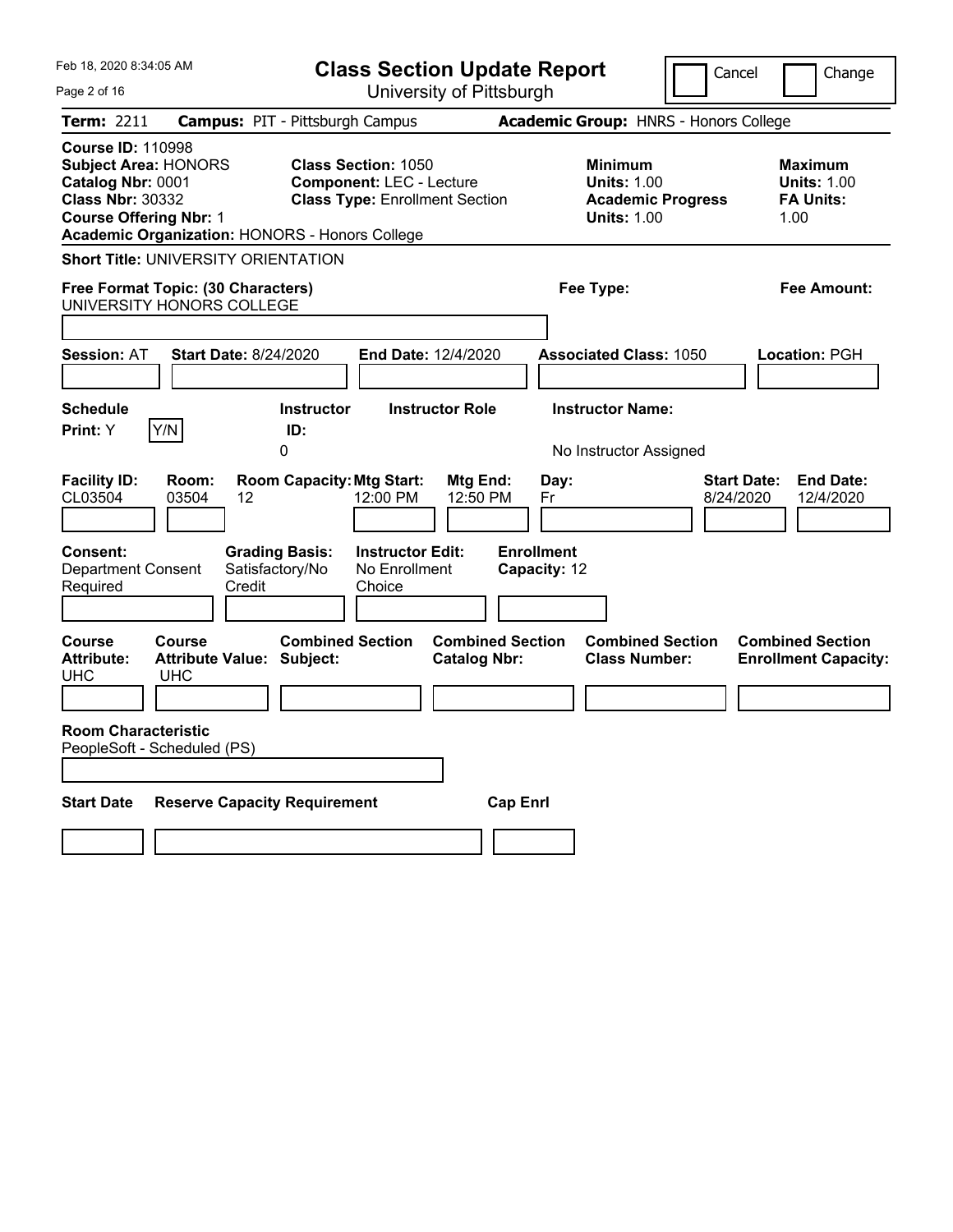| Feb 18, 2020 8:34:05 AM                                                                                                                                                                           | <b>Class Section Update Report</b>                                                                     | Cancel                                                                                 | Change                                                           |
|---------------------------------------------------------------------------------------------------------------------------------------------------------------------------------------------------|--------------------------------------------------------------------------------------------------------|----------------------------------------------------------------------------------------|------------------------------------------------------------------|
| Page 3 of 16                                                                                                                                                                                      | University of Pittsburgh                                                                               |                                                                                        |                                                                  |
| <b>Term: 2211</b>                                                                                                                                                                                 | <b>Campus: PIT - Pittsburgh Campus</b>                                                                 | Academic Group: HNRS - Honors College                                                  |                                                                  |
| <b>Course ID: 110998</b><br><b>Subject Area: HONORS</b><br>Catalog Nbr: 0001<br><b>Class Nbr: 30333</b><br><b>Course Offering Nbr: 1</b><br><b>Academic Organization: HONORS - Honors College</b> | <b>Class Section: 1051</b><br><b>Component: LEC - Lecture</b><br><b>Class Type: Enrollment Section</b> | <b>Minimum</b><br><b>Units: 1.00</b><br><b>Academic Progress</b><br><b>Units: 1.00</b> | <b>Maximum</b><br><b>Units: 1.00</b><br><b>FA Units:</b><br>1.00 |
| <b>Short Title: UNIVERSITY ORIENTATION</b>                                                                                                                                                        |                                                                                                        |                                                                                        |                                                                  |
| Free Format Topic: (30 Characters)<br>UNIVERSITY HONORS COLLEGE                                                                                                                                   |                                                                                                        | Fee Type:                                                                              | Fee Amount:                                                      |
| <b>Start Date: 8/24/2020</b><br><b>Session: AT</b>                                                                                                                                                | <b>End Date: 12/4/2020</b>                                                                             | <b>Associated Class: 1051</b>                                                          | Location: PGH                                                    |
| <b>Schedule</b><br>Print: Y<br>Y/N                                                                                                                                                                | <b>Instructor</b><br><b>Instructor Role</b><br>ID:                                                     | <b>Instructor Name:</b>                                                                |                                                                  |
| <b>Facility ID:</b><br>Room:<br>CL03504<br>03504<br>12                                                                                                                                            | 0<br><b>Room Capacity: Mtg Start:</b><br>Mtg End:<br>12:00 PM<br>12:50 PM                              | No Instructor Assigned<br>Day:<br>We                                                   | <b>Start Date:</b><br><b>End Date:</b><br>8/24/2020<br>12/4/2020 |
| Consent:<br><b>Grading Basis:</b><br>Satisfactory/No<br><b>Department Consent</b><br>Credit<br>Required                                                                                           | <b>Instructor Edit:</b><br>No Enrollment<br>Choice                                                     | <b>Enrollment</b><br>Capacity: 12                                                      |                                                                  |
| Course<br>Course<br><b>Attribute Value: Subject:</b><br><b>Attribute:</b><br><b>UHC</b><br><b>UHC</b>                                                                                             | <b>Combined Section</b><br><b>Combined Section</b><br><b>Catalog Nbr:</b>                              | <b>Combined Section</b><br><b>Class Number:</b>                                        | <b>Combined Section</b><br><b>Enrollment Capacity:</b>           |
| <b>Room Characteristic</b><br>PeopleSoft - Scheduled (PS)                                                                                                                                         |                                                                                                        |                                                                                        |                                                                  |
| <b>Reserve Capacity Requirement</b><br><b>Start Date</b>                                                                                                                                          | <b>Cap Enrl</b>                                                                                        |                                                                                        |                                                                  |
|                                                                                                                                                                                                   |                                                                                                        |                                                                                        |                                                                  |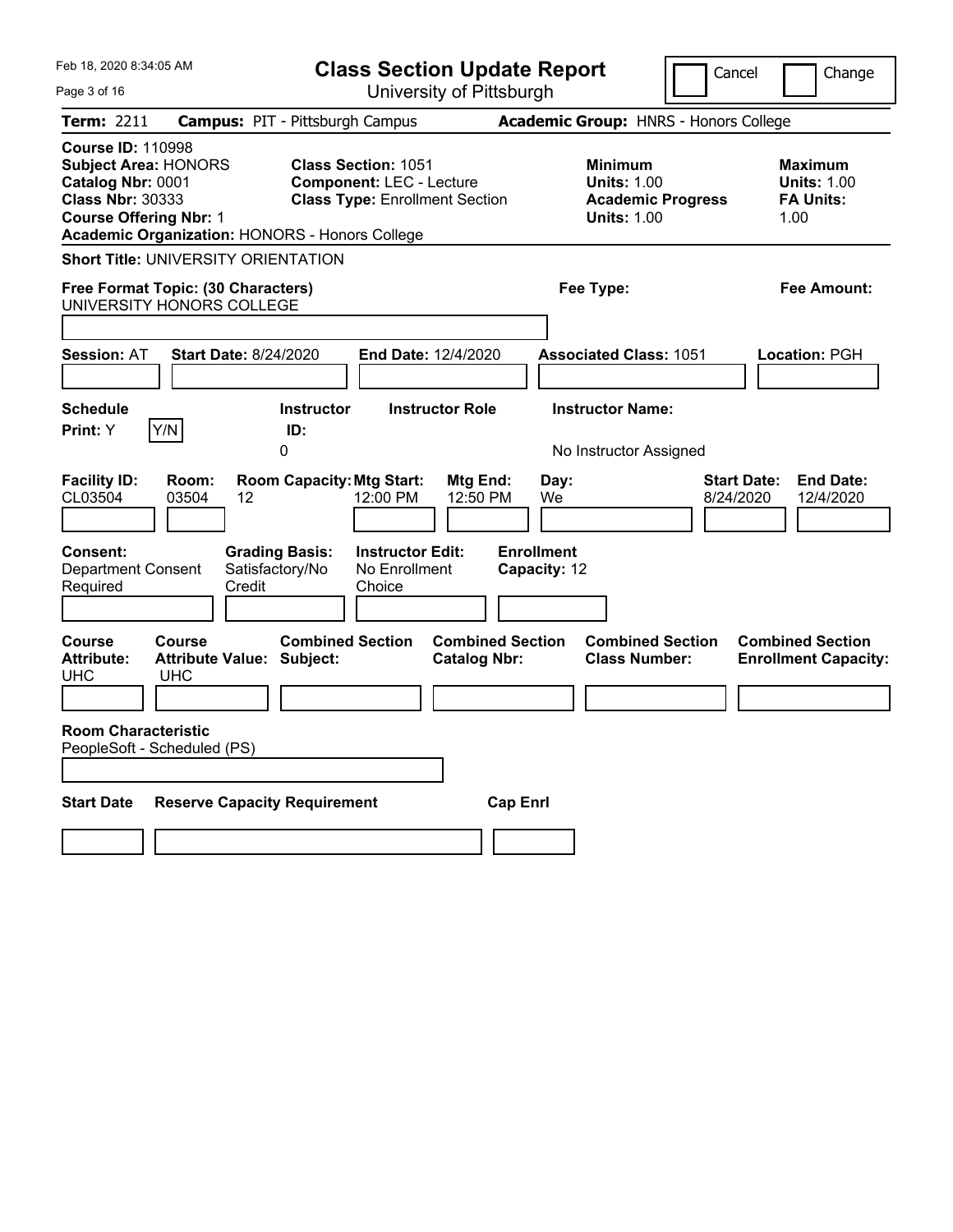| Feb 18, 2020 8:34:05 AM                                                                                                                                                                           | <b>Class Section Update Report</b>                                                                     |                                                                                        | Cancel<br>Change                                                 |
|---------------------------------------------------------------------------------------------------------------------------------------------------------------------------------------------------|--------------------------------------------------------------------------------------------------------|----------------------------------------------------------------------------------------|------------------------------------------------------------------|
| Page 4 of 16                                                                                                                                                                                      | University of Pittsburgh                                                                               |                                                                                        |                                                                  |
| Term: 2211                                                                                                                                                                                        | <b>Campus: PIT - Pittsburgh Campus</b>                                                                 | Academic Group: HNRS - Honors College                                                  |                                                                  |
| <b>Course ID: 110998</b><br><b>Subject Area: HONORS</b><br>Catalog Nbr: 0001<br><b>Class Nbr: 30334</b><br><b>Course Offering Nbr: 1</b><br><b>Academic Organization: HONORS - Honors College</b> | <b>Class Section: 1052</b><br><b>Component: LEC - Lecture</b><br><b>Class Type: Enrollment Section</b> | <b>Minimum</b><br><b>Units: 1.00</b><br><b>Academic Progress</b><br><b>Units: 1.00</b> | <b>Maximum</b><br><b>Units: 1.00</b><br><b>FA Units:</b><br>1.00 |
| <b>Short Title: UNIVERSITY ORIENTATION</b>                                                                                                                                                        |                                                                                                        |                                                                                        |                                                                  |
| Free Format Topic: (30 Characters)<br>UNIVERSITY HONORS COLLEGE                                                                                                                                   |                                                                                                        | Fee Type:                                                                              | Fee Amount:                                                      |
| <b>Session: AT</b><br><b>Start Date: 8/24/2020</b>                                                                                                                                                | End Date: 12/4/2020                                                                                    | <b>Associated Class: 1052</b>                                                          | Location: PGH                                                    |
| <b>Schedule</b><br>Print: Y<br>Y/N                                                                                                                                                                | <b>Instructor Role</b><br><b>Instructor</b><br>ID:                                                     | <b>Instructor Name:</b>                                                                |                                                                  |
| <b>Facility ID:</b><br>Room:<br>CL03504<br>03504<br>12<br>Consent:<br><b>Grading Basis:</b>                                                                                                       | 0<br><b>Room Capacity: Mtg Start:</b><br>Mtg End:<br>12:00 PM<br>12:50 PM<br><b>Instructor Edit:</b>   | No Instructor Assigned<br>Day:<br>Mo<br><b>Enrollment</b>                              | <b>Start Date:</b><br><b>End Date:</b><br>8/24/2020<br>12/4/2020 |
| Satisfactory/No<br><b>Department Consent</b><br>Required<br>Credit                                                                                                                                | No Enrollment<br>Choice                                                                                | Capacity: 12                                                                           |                                                                  |
| <b>Course</b><br>Course<br><b>Attribute:</b><br><b>Attribute Value: Subject:</b><br><b>UHC</b><br><b>UHC</b>                                                                                      | <b>Combined Section</b><br><b>Combined Section</b><br><b>Catalog Nbr:</b>                              | <b>Combined Section</b><br><b>Class Number:</b>                                        | <b>Combined Section</b><br><b>Enrollment Capacity:</b>           |
|                                                                                                                                                                                                   |                                                                                                        |                                                                                        |                                                                  |
| <b>Room Characteristic</b><br>PeopleSoft - Scheduled (PS)                                                                                                                                         |                                                                                                        |                                                                                        |                                                                  |
| <b>Start Date</b><br><b>Reserve Capacity Requirement</b>                                                                                                                                          | <b>Cap Enrl</b>                                                                                        |                                                                                        |                                                                  |
|                                                                                                                                                                                                   |                                                                                                        |                                                                                        |                                                                  |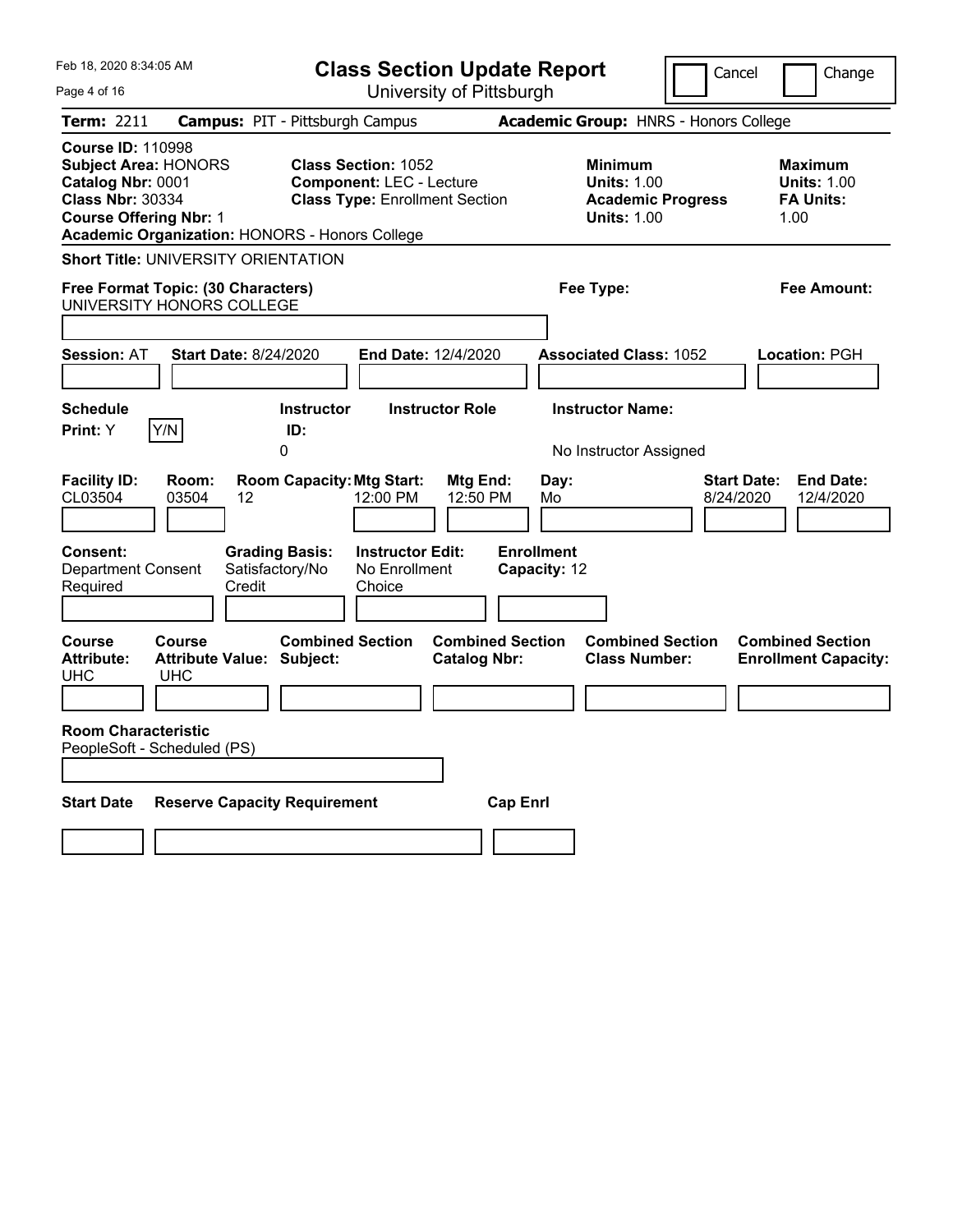| Feb 18, 2020 8:34:05 AM                                                                                                                                                                           | <b>Class Section Update Report</b>                                                                     | Cancel                                                                                 | Change                                                           |
|---------------------------------------------------------------------------------------------------------------------------------------------------------------------------------------------------|--------------------------------------------------------------------------------------------------------|----------------------------------------------------------------------------------------|------------------------------------------------------------------|
| Page 5 of 16                                                                                                                                                                                      | University of Pittsburgh                                                                               |                                                                                        |                                                                  |
| Term: 2211                                                                                                                                                                                        | <b>Campus: PIT - Pittsburgh Campus</b>                                                                 | Academic Group: HNRS - Honors College                                                  |                                                                  |
| <b>Course ID: 110998</b><br><b>Subject Area: HONORS</b><br>Catalog Nbr: 0001<br><b>Class Nbr: 30335</b><br><b>Course Offering Nbr: 1</b><br><b>Academic Organization: HONORS - Honors College</b> | <b>Class Section: 1070</b><br><b>Component: LEC - Lecture</b><br><b>Class Type: Enrollment Section</b> | <b>Minimum</b><br><b>Units: 1.00</b><br><b>Academic Progress</b><br><b>Units: 1.00</b> | <b>Maximum</b><br><b>Units: 1.00</b><br><b>FA Units:</b><br>1.00 |
| <b>Short Title: UNIVERSITY ORIENTATION</b>                                                                                                                                                        |                                                                                                        |                                                                                        |                                                                  |
| Free Format Topic: (30 Characters)<br>UNIVERSITY HONORS COLLEGE                                                                                                                                   |                                                                                                        | Fee Type:                                                                              | Fee Amount:                                                      |
| <b>Session: AT</b><br><b>Start Date: 8/24/2020</b>                                                                                                                                                | End Date: 12/4/2020                                                                                    | <b>Associated Class: 1070</b>                                                          | Location: PGH                                                    |
| <b>Schedule</b><br>Print: Y<br>Y/N                                                                                                                                                                | <b>Instructor Role</b><br><b>Instructor</b><br>ID:                                                     | <b>Instructor Name:</b>                                                                |                                                                  |
| <b>Facility ID:</b><br>Room:<br>CL03504<br>03504<br>12<br>Consent:<br><b>Grading Basis:</b>                                                                                                       | 0<br><b>Room Capacity: Mtg Start:</b><br>Mtg End:<br>2:00 PM<br>2:50 PM<br><b>Instructor Edit:</b>     | No Instructor Assigned<br>Day:<br>8/24/2020<br>Mo<br><b>Enrollment</b>                 | <b>Start Date:</b><br><b>End Date:</b><br>12/4/2020              |
| Satisfactory/No<br><b>Department Consent</b><br>Required<br>Credit                                                                                                                                | No Enrollment<br>Choice                                                                                | Capacity: 12                                                                           |                                                                  |
| <b>Course</b><br>Course<br><b>Attribute:</b><br><b>Attribute Value: Subject:</b><br><b>UHC</b><br><b>UHC</b>                                                                                      | <b>Combined Section</b><br><b>Combined Section</b><br><b>Catalog Nbr:</b>                              | <b>Combined Section</b><br><b>Class Number:</b>                                        | <b>Combined Section</b><br><b>Enrollment Capacity:</b>           |
|                                                                                                                                                                                                   |                                                                                                        |                                                                                        |                                                                  |
| <b>Room Characteristic</b><br>PeopleSoft - Scheduled (PS)                                                                                                                                         |                                                                                                        |                                                                                        |                                                                  |
| <b>Start Date</b><br><b>Reserve Capacity Requirement</b>                                                                                                                                          | <b>Cap Enrl</b>                                                                                        |                                                                                        |                                                                  |
|                                                                                                                                                                                                   |                                                                                                        |                                                                                        |                                                                  |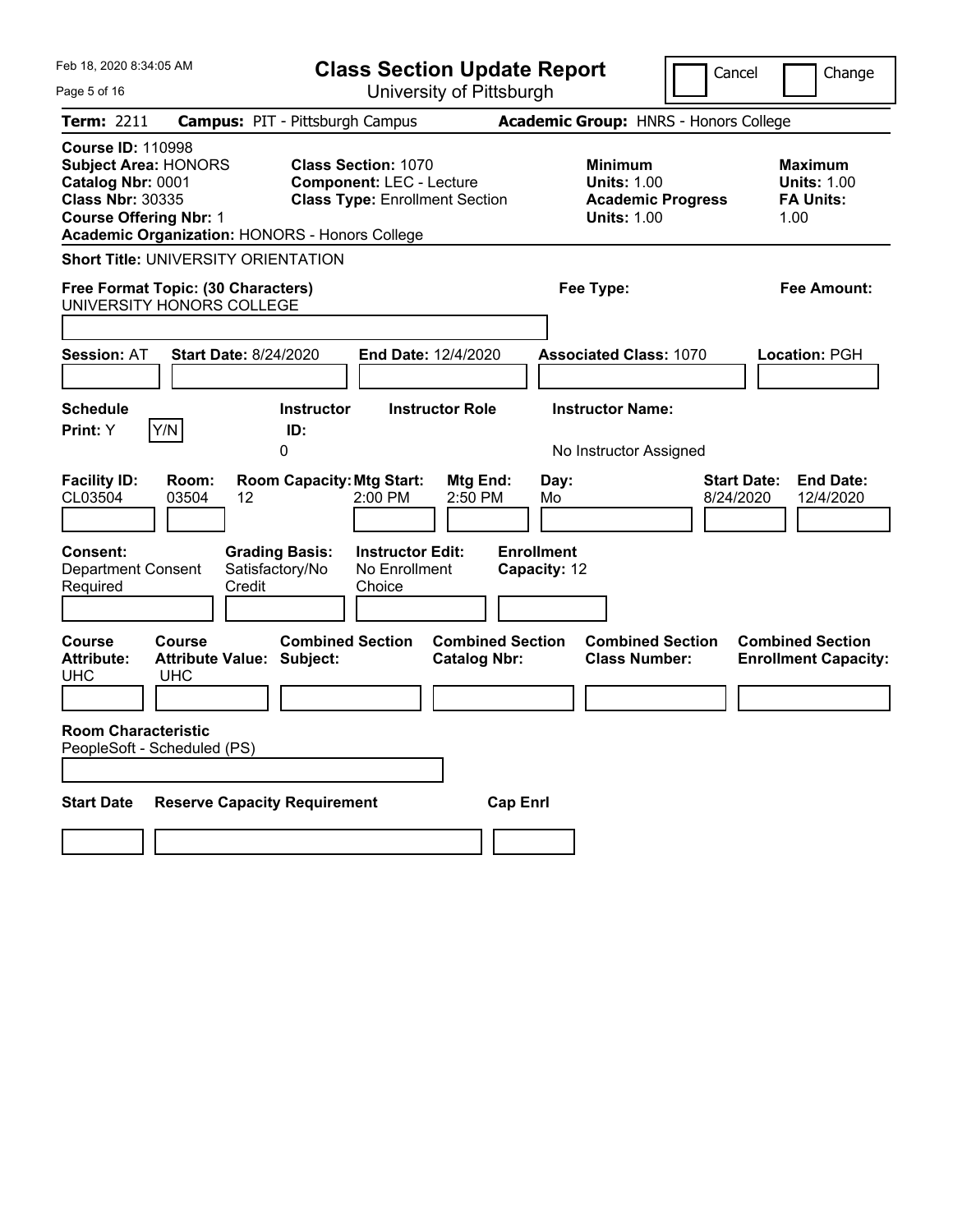| Feb 18, 2020 8:34:05 AM                                                                                                                                                                           | <b>Class Section Update Report</b>                                                                     | Cancel                                                                                 | Change                                                           |
|---------------------------------------------------------------------------------------------------------------------------------------------------------------------------------------------------|--------------------------------------------------------------------------------------------------------|----------------------------------------------------------------------------------------|------------------------------------------------------------------|
| Page 6 of 16                                                                                                                                                                                      | University of Pittsburgh                                                                               |                                                                                        |                                                                  |
| <b>Term: 2211</b>                                                                                                                                                                                 | <b>Campus: PIT - Pittsburgh Campus</b>                                                                 | Academic Group: HNRS - Honors College                                                  |                                                                  |
| <b>Course ID: 111000</b><br><b>Subject Area: HONORS</b><br>Catalog Nbr: 0010<br><b>Class Nbr: 27630</b><br><b>Course Offering Nbr: 1</b><br><b>Academic Organization: HONORS - Honors College</b> | <b>Class Section: 1090</b><br><b>Component: LEC - Lecture</b><br><b>Class Type: Enrollment Section</b> | <b>Minimum</b><br><b>Units: 1.00</b><br><b>Academic Progress</b><br><b>Units: 1.00</b> | <b>Maximum</b><br><b>Units: 1.00</b><br><b>FA Units:</b><br>1.00 |
| <b>Short Title: CHANCELLOR SCHOLAR ORIENTATION</b>                                                                                                                                                |                                                                                                        |                                                                                        |                                                                  |
| Free Format Topic: (30 Characters)<br>UNIVERSITY HONORS COLLEGE                                                                                                                                   |                                                                                                        | Fee Type:                                                                              | Fee Amount:                                                      |
| <b>Session: AT</b><br><b>Start Date: 8/24/2020</b>                                                                                                                                                | End Date: 12/4/2020                                                                                    | <b>Associated Class: 1090</b>                                                          | Location: PGH                                                    |
| <b>Schedule</b><br>Y/N<br>Print: Y                                                                                                                                                                | <b>Instructor</b><br><b>Instructor Role</b><br>ID:                                                     | <b>Instructor Name:</b>                                                                |                                                                  |
|                                                                                                                                                                                                   | 0                                                                                                      | No Instructor Assigned                                                                 |                                                                  |
| <b>Facility ID:</b><br>Room:<br>00329<br>CL00329<br>14                                                                                                                                            | <b>Room Capacity: Mtg Start:</b><br><b>Mtg End:</b><br>4:00 PM<br>5:15 PM                              | Day:<br>8/24/2020<br>Tu                                                                | <b>Start Date:</b><br><b>End Date:</b><br>12/4/2020              |
| <b>Consent:</b><br><b>Grading Basis:</b><br><b>Department Consent</b><br>Satisfactory/No<br>Required<br>Credit                                                                                    | <b>Instructor Edit:</b><br>No Enrollment<br>Choice                                                     | <b>Enrollment</b><br>Capacity: 12                                                      |                                                                  |
| <b>Course</b><br>Course<br><b>Attribute Value: Subject:</b><br><b>Attribute:</b><br><b>UHC</b><br><b>UHC</b>                                                                                      | <b>Combined Section</b><br><b>Combined Section</b><br><b>Catalog Nbr:</b>                              | <b>Combined Section</b><br><b>Class Number:</b>                                        | <b>Combined Section</b><br><b>Enrollment Capacity:</b>           |
| <b>Room Characteristic</b><br>PeopleSoft - Scheduled (PS)                                                                                                                                         |                                                                                                        |                                                                                        |                                                                  |
| <b>Reserve Capacity Requirement</b><br><b>Start Date</b>                                                                                                                                          | <b>Cap Enrl</b>                                                                                        |                                                                                        |                                                                  |
|                                                                                                                                                                                                   |                                                                                                        |                                                                                        |                                                                  |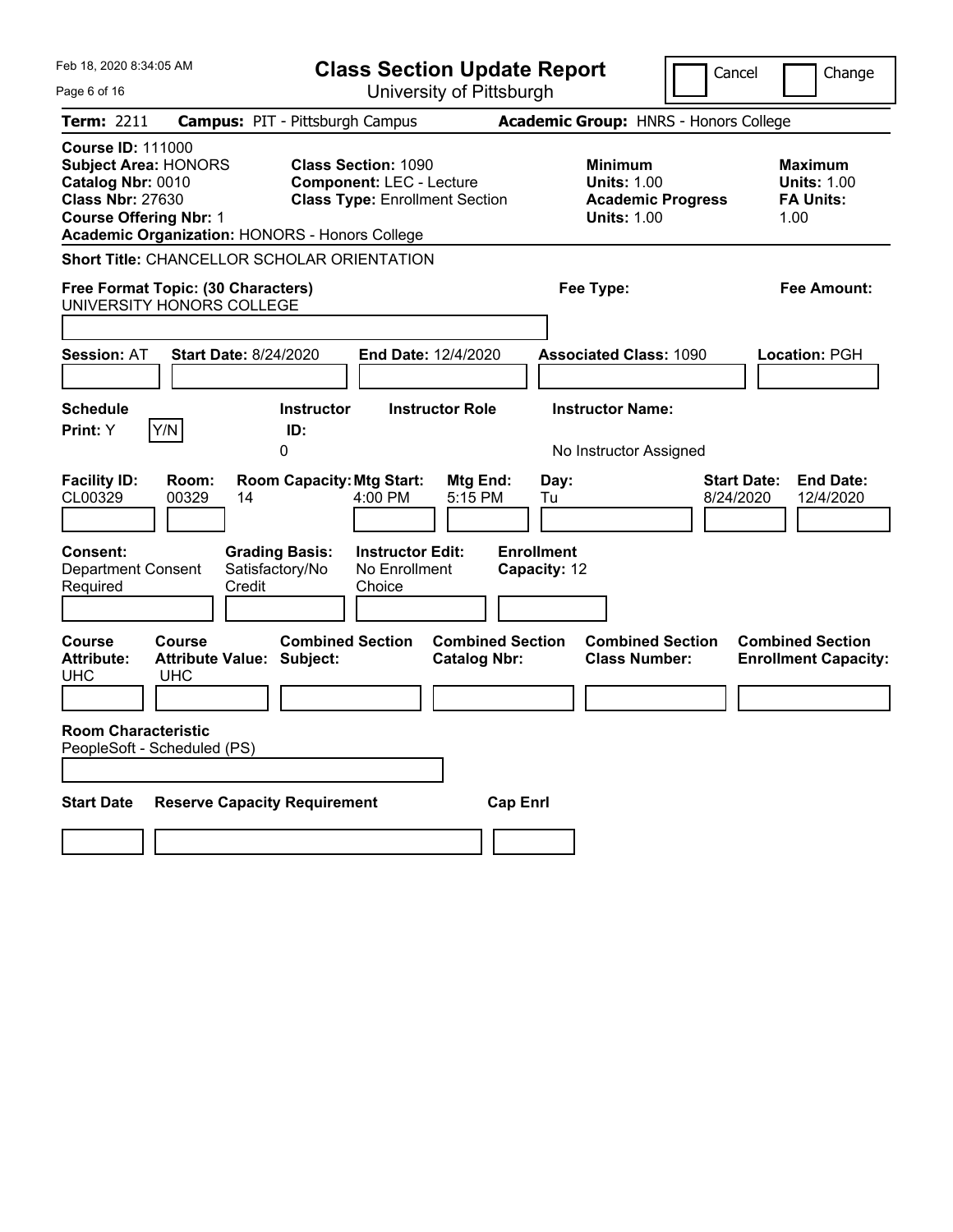| Feb 18, 2020 8:34:05 AM                                                                                                                                                                    | <b>Class Section Update Report</b>                                                                     | Cancel                                                                                 | Change                                                           |
|--------------------------------------------------------------------------------------------------------------------------------------------------------------------------------------------|--------------------------------------------------------------------------------------------------------|----------------------------------------------------------------------------------------|------------------------------------------------------------------|
| Page 7 of 16                                                                                                                                                                               | University of Pittsburgh                                                                               |                                                                                        |                                                                  |
| Term: 2211                                                                                                                                                                                 | <b>Campus: PIT - Pittsburgh Campus</b>                                                                 | Academic Group: HNRS - Honors College                                                  |                                                                  |
| <b>Course ID: 111004</b><br><b>Subject Area: HONORS</b><br>Catalog Nbr: 0080<br><b>Class Nbr: 13287</b><br><b>Course Offering Nbr: 1</b><br>Academic Organization: HONORS - Honors College | <b>Class Section: 1010</b><br><b>Component: LEC - Lecture</b><br><b>Class Type: Enrollment Section</b> | <b>Minimum</b><br><b>Units: 1.00</b><br><b>Academic Progress</b><br><b>Units: 1.00</b> | <b>Maximum</b><br><b>Units: 1.00</b><br><b>FA Units:</b><br>1.00 |
| <b>Short Title: BRACKENRIDGE RESEARCH SEMINAR</b>                                                                                                                                          |                                                                                                        |                                                                                        |                                                                  |
| Free Format Topic: (30 Characters)                                                                                                                                                         |                                                                                                        | Fee Type:                                                                              | Fee Amount:                                                      |
| Session: AT<br><b>Start Date: 8/24/2020</b>                                                                                                                                                | End Date: 12/4/2020                                                                                    | <b>Associated Class: 1010</b>                                                          | Location: PGH                                                    |
| <b>Schedule</b><br>Y/N<br><b>Print:</b> Y                                                                                                                                                  | <b>Instructor</b><br><b>Instructor Role</b><br>ID:<br>1890688<br>Primary Instructor                    | <b>Instructor Name:</b><br>Sepac, Jason J                                              |                                                                  |
| <b>Facility ID:</b><br>Room:<br><b>TBATBA</b><br>TBA<br>0                                                                                                                                  | <b>Room Capacity: Mtg Start:</b><br>Mtg End:                                                           | <b>Start Date:</b><br>Day:<br>8/24/2020                                                | <b>End Date:</b><br>12/4/2020                                    |
| Consent:<br><b>Grading Basis:</b><br>Satisfactory/No<br><b>Department Consent</b><br>Required<br>Credit                                                                                    | <b>Instructor Edit:</b><br>No Enrollment<br>Choice                                                     | <b>Enrollment</b><br>Capacity: 12                                                      |                                                                  |
| <b>Course</b><br>Course<br><b>Attribute:</b><br><b>Attribute Value: Subject:</b><br><b>UHC</b><br><b>UHC</b>                                                                               | <b>Combined Section</b><br><b>Combined Section</b><br><b>Catalog Nbr:</b>                              | <b>Combined Section</b><br><b>Class Number:</b>                                        | <b>Combined Section</b><br><b>Enrollment Capacity:</b>           |
| <b>Room Characteristic</b>                                                                                                                                                                 |                                                                                                        |                                                                                        |                                                                  |
|                                                                                                                                                                                            |                                                                                                        |                                                                                        |                                                                  |
| <b>Start Date</b><br><b>Reserve Capacity Requirement</b>                                                                                                                                   | <b>Cap Enrl</b>                                                                                        |                                                                                        |                                                                  |
|                                                                                                                                                                                            |                                                                                                        |                                                                                        |                                                                  |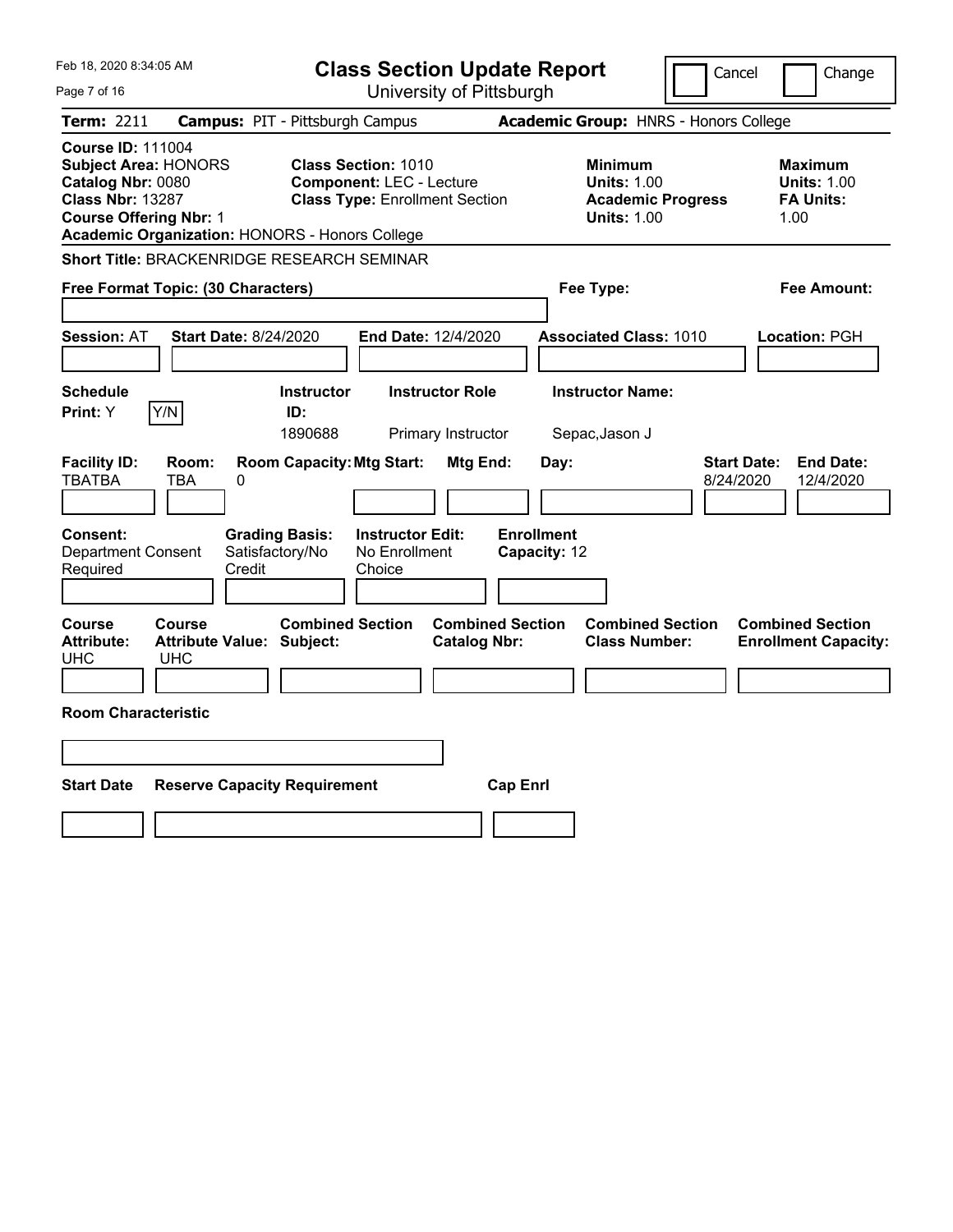| Feb 18, 2020 8:34:05 AM                                                                                                                                                                    | <b>Class Section Update Report</b>                                                                     | Cancel                                                                                 | Change                                                           |
|--------------------------------------------------------------------------------------------------------------------------------------------------------------------------------------------|--------------------------------------------------------------------------------------------------------|----------------------------------------------------------------------------------------|------------------------------------------------------------------|
| Page 8 of 16                                                                                                                                                                               | University of Pittsburgh                                                                               |                                                                                        |                                                                  |
| <b>Term: 2211</b>                                                                                                                                                                          | <b>Campus: PIT - Pittsburgh Campus</b>                                                                 | Academic Group: HNRS - Honors College                                                  |                                                                  |
| <b>Course ID: 187459</b><br><b>Subject Area: HONORS</b><br>Catalog Nbr: 0081<br><b>Class Nbr: 25402</b><br><b>Course Offering Nbr: 1</b><br>Academic Organization: HONORS - Honors College | <b>Class Section: 1010</b><br><b>Component: LEC - Lecture</b><br><b>Class Type: Enrollment Section</b> | <b>Minimum</b><br><b>Units: 1.00</b><br><b>Academic Progress</b><br><b>Units: 1.00</b> | <b>Maximum</b><br><b>Units: 1.00</b><br><b>FA Units:</b><br>1.00 |
| Short Title: HNRS COLL/HLTH SCI RES SEMINAR                                                                                                                                                |                                                                                                        |                                                                                        |                                                                  |
| Free Format Topic: (30 Characters)<br>UNIVERSITY HONORS COLLEGE                                                                                                                            |                                                                                                        | Fee Type:                                                                              | Fee Amount:                                                      |
| <b>Start Date: 8/24/2020</b><br><b>Session: AT</b>                                                                                                                                         | End Date: 12/4/2020                                                                                    | <b>Associated Class: 1010</b>                                                          | <b>Location: PGH</b>                                             |
| <b>Schedule</b><br>Y/N<br>Print: Y                                                                                                                                                         | <b>Instructor Role</b><br><b>Instructor</b><br>ID:<br>2905837<br>Primary Instructor                    | <b>Instructor Name:</b><br>Hornyak, David A                                            |                                                                  |
| <b>Facility ID:</b><br>Room:<br><b>TBATBA</b><br>TBA<br>0<br><b>Grading Basis:</b><br>Consent:<br><b>Department Consent</b><br>Satisfactory/No<br>Credit<br>Required                       | <b>Room Capacity: Mtg Start:</b><br>Mtg End:<br><b>Instructor Edit:</b><br>No Enrollment<br>Choice     | <b>Start Date:</b><br>Day:<br>8/24/2020<br><b>Enrollment</b><br>Capacity: 12           | <b>End Date:</b><br>12/4/2020                                    |
| <b>Course</b><br>Course<br><b>Attribute:</b><br><b>Attribute Value: Subject:</b><br><b>UHC</b><br><b>UHC</b><br><b>Room Characteristic</b>                                                 | <b>Combined Section</b><br><b>Combined Section</b><br><b>Catalog Nbr:</b>                              | <b>Combined Section</b><br><b>Class Number:</b>                                        | <b>Combined Section</b><br><b>Enrollment Capacity:</b>           |
|                                                                                                                                                                                            |                                                                                                        |                                                                                        |                                                                  |
| <b>Start Date</b><br><b>Reserve Capacity Requirement</b>                                                                                                                                   | <b>Cap Enrl</b>                                                                                        |                                                                                        |                                                                  |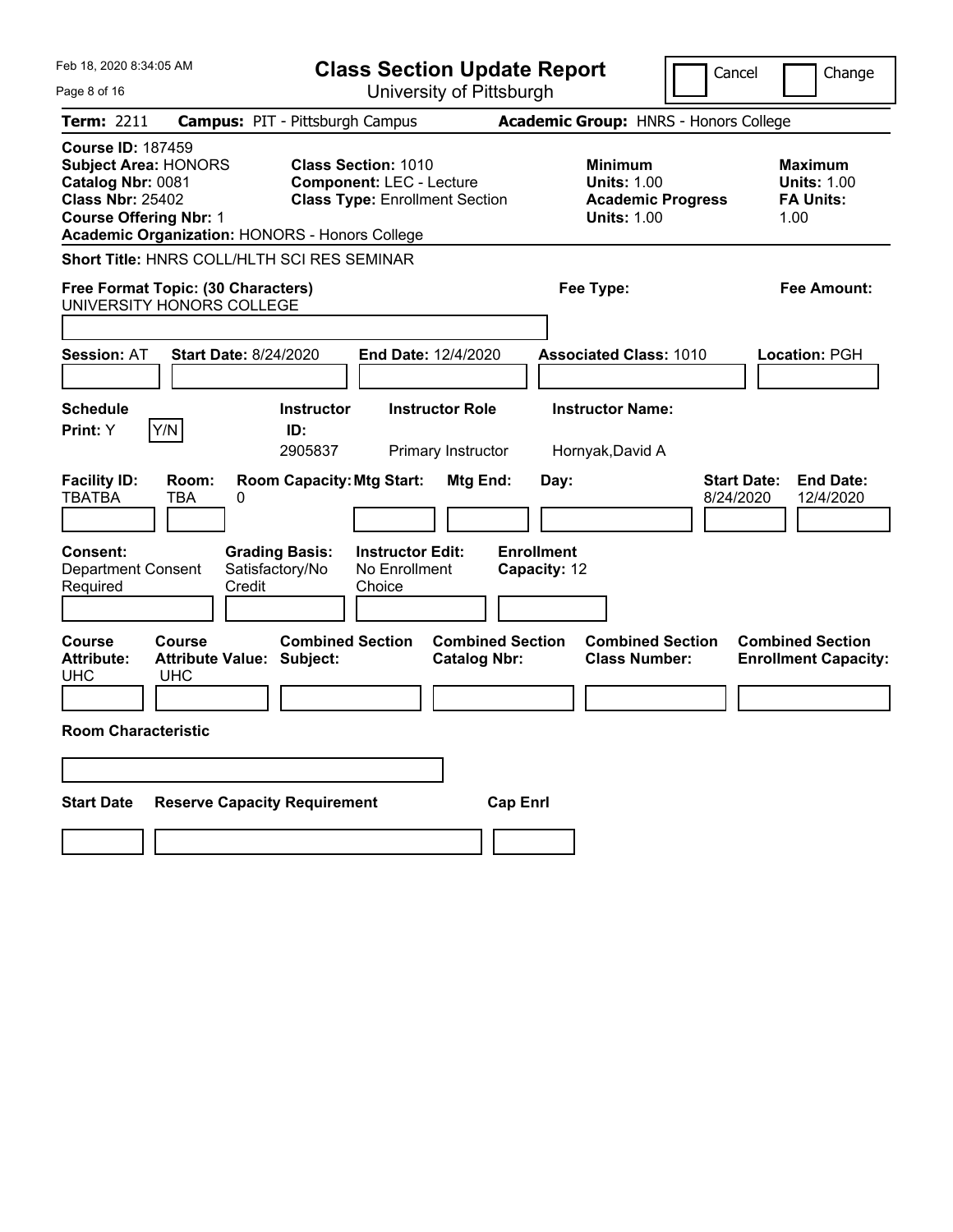| Feb 18, 2020 8:34:05 AM                                                                                                                                                                    | <b>Class Section Update Report</b>                                                                     | Cancel                                                                                 | Change                                                           |
|--------------------------------------------------------------------------------------------------------------------------------------------------------------------------------------------|--------------------------------------------------------------------------------------------------------|----------------------------------------------------------------------------------------|------------------------------------------------------------------|
| Page 9 of 16                                                                                                                                                                               | University of Pittsburgh                                                                               |                                                                                        |                                                                  |
| <b>Term: 2211</b>                                                                                                                                                                          | <b>Campus: PIT - Pittsburgh Campus</b>                                                                 | Academic Group: HNRS - Honors College                                                  |                                                                  |
| <b>Course ID: 111005</b><br><b>Subject Area: HONORS</b><br>Catalog Nbr: 0082<br><b>Class Nbr: 18369</b><br><b>Course Offering Nbr: 1</b><br>Academic Organization: HONORS - Honors College | <b>Class Section: 1030</b><br><b>Component: LEC - Lecture</b><br><b>Class Type: Enrollment Section</b> | <b>Minimum</b><br><b>Units: 1.00</b><br><b>Academic Progress</b><br><b>Units: 1.00</b> | <b>Maximum</b><br><b>Units: 1.00</b><br><b>FA Units:</b><br>1.00 |
| <b>Short Title: SEMINAR IN CONDUCTING RESEARCH</b>                                                                                                                                         |                                                                                                        |                                                                                        |                                                                  |
| Free Format Topic: (30 Characters)                                                                                                                                                         |                                                                                                        | Fee Type:                                                                              | Fee Amount:                                                      |
| <b>Start Date: 8/24/2020</b><br><b>Session: AT</b>                                                                                                                                         | End Date: 12/4/2020                                                                                    | <b>Associated Class: 1030</b>                                                          | <b>Location: PGH</b>                                             |
| <b>Schedule</b><br>Print: Y<br>Y/N                                                                                                                                                         | <b>Instructor Role</b><br><b>Instructor</b><br>ID:<br>2905837<br>Primary Instructor                    | <b>Instructor Name:</b><br>Hornyak, David A                                            |                                                                  |
| <b>Facility ID:</b><br>Room:<br>CL03504<br>03504<br>12                                                                                                                                     | <b>Room Capacity: Mtg Start:</b><br>Mtg End:<br>9:30 AM<br>10:45 AM                                    | Day:<br><b>Start Date:</b><br>8/24/2020<br>Tu                                          | <b>End Date:</b><br>12/4/2020                                    |
| Consent:<br>Department Consent<br>Satisfactory/No<br>Credit<br>Required                                                                                                                    | <b>Grading Basis:</b><br><b>Instructor Edit:</b><br>No Enrollment<br>Choice                            | <b>Enrollment</b><br>Capacity: 12                                                      |                                                                  |
| Course<br><b>Course</b><br><b>Attribute:</b><br><b>Attribute Value: Subject:</b><br>UHC.<br><b>UHC</b>                                                                                     | <b>Combined Section</b><br><b>Combined Section</b><br><b>Catalog Nbr:</b>                              | <b>Combined Section</b><br><b>Class Number:</b>                                        | <b>Combined Section</b><br><b>Enrollment Capacity:</b>           |
| <b>Room Characteristic</b><br>Media - Data Projector/Monitor<br>PeopleSoft - Scheduled (PS)                                                                                                |                                                                                                        |                                                                                        |                                                                  |
| <b>Start Date</b><br><b>Reserve Capacity Requirement</b>                                                                                                                                   | <b>Cap Enri</b>                                                                                        |                                                                                        |                                                                  |
|                                                                                                                                                                                            |                                                                                                        |                                                                                        |                                                                  |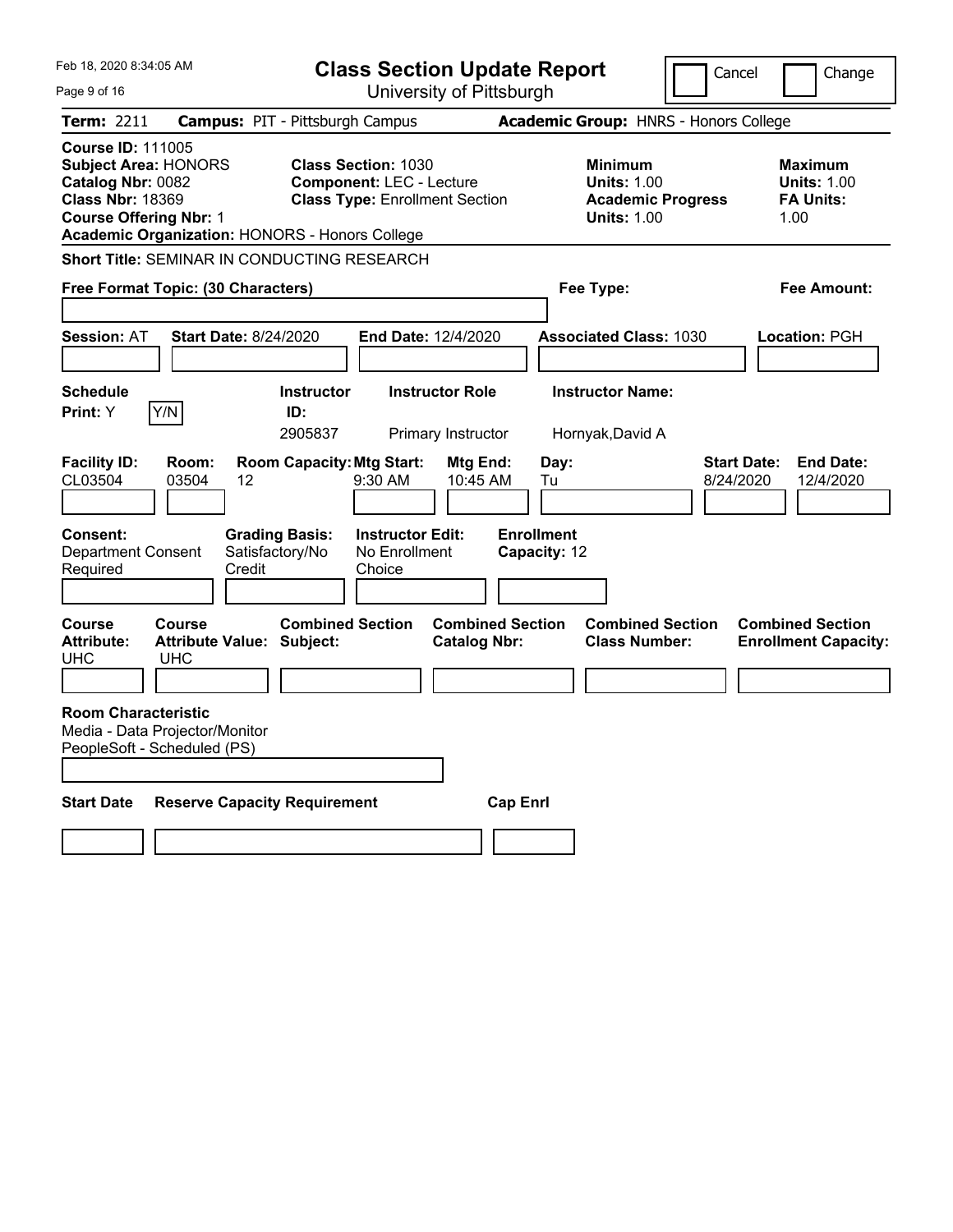| Feb 18, 2020 8:34:05 AM                                                                                                                                                                    | <b>Class Section Update Report</b>                                                                     | Cancel                                                                                 | Change                                                           |
|--------------------------------------------------------------------------------------------------------------------------------------------------------------------------------------------|--------------------------------------------------------------------------------------------------------|----------------------------------------------------------------------------------------|------------------------------------------------------------------|
| Page 10 of 16                                                                                                                                                                              | University of Pittsburgh                                                                               |                                                                                        |                                                                  |
| <b>Term: 2211</b>                                                                                                                                                                          | <b>Campus: PIT - Pittsburgh Campus</b>                                                                 | Academic Group: HNRS - Honors College                                                  |                                                                  |
| <b>Course ID: 111005</b><br><b>Subject Area: HONORS</b><br>Catalog Nbr: 0082<br><b>Class Nbr: 18368</b><br><b>Course Offering Nbr: 1</b><br>Academic Organization: HONORS - Honors College | <b>Class Section: 1150</b><br><b>Component: LEC - Lecture</b><br><b>Class Type: Enrollment Section</b> | <b>Minimum</b><br><b>Units: 1.00</b><br><b>Academic Progress</b><br><b>Units: 1.00</b> | <b>Maximum</b><br><b>Units: 1.00</b><br><b>FA Units:</b><br>1.00 |
| <b>Short Title: SEMINAR IN CONDUCTING RESEARCH</b>                                                                                                                                         |                                                                                                        |                                                                                        |                                                                  |
| Free Format Topic: (30 Characters)                                                                                                                                                         |                                                                                                        | Fee Type:                                                                              | Fee Amount:                                                      |
| <b>Session: AT</b><br><b>Start Date: 8/24/2020</b>                                                                                                                                         | End Date: 12/4/2020                                                                                    | <b>Associated Class: 1150</b>                                                          | Location: PGH                                                    |
| <b>Schedule</b><br>Print: Y<br>Y/N                                                                                                                                                         | <b>Instructor Role</b><br><b>Instructor</b><br>ID:<br>2905837<br>Primary Instructor                    | <b>Instructor Name:</b><br>Hornyak, David A                                            |                                                                  |
| <b>Facility ID:</b><br>Room:<br><b>VICTO00111</b><br>00111<br>25                                                                                                                           | <b>Room Capacity: Mtg Start:</b><br>Mtg End:<br>10:00 AM<br>11:15 AM                                   | <b>Start Date:</b><br>Day:<br>8/24/2020<br>Fr                                          | <b>End Date:</b><br>12/4/2020                                    |
| Consent:<br>Department Consent<br>Satisfactory/No<br>Required<br>Credit                                                                                                                    | <b>Grading Basis:</b><br><b>Instructor Edit:</b><br>No Enrollment<br>Choice                            | <b>Enrollment</b><br>Capacity: 25                                                      |                                                                  |
| <b>Course</b><br>Course<br><b>Attribute:</b><br><b>Attribute Value: Subject:</b><br><b>UHC</b><br><b>UHC</b>                                                                               | <b>Combined Section</b><br><b>Combined Section</b><br><b>Catalog Nbr:</b>                              | <b>Combined Section</b><br><b>Class Number:</b>                                        | <b>Combined Section</b><br><b>Enrollment Capacity:</b>           |
| <b>Room Characteristic</b><br>PeopleSoft - Scheduled (PS)                                                                                                                                  |                                                                                                        |                                                                                        |                                                                  |
| <b>Start Date</b><br><b>Reserve Capacity Requirement</b>                                                                                                                                   | <b>Cap Enrl</b>                                                                                        |                                                                                        |                                                                  |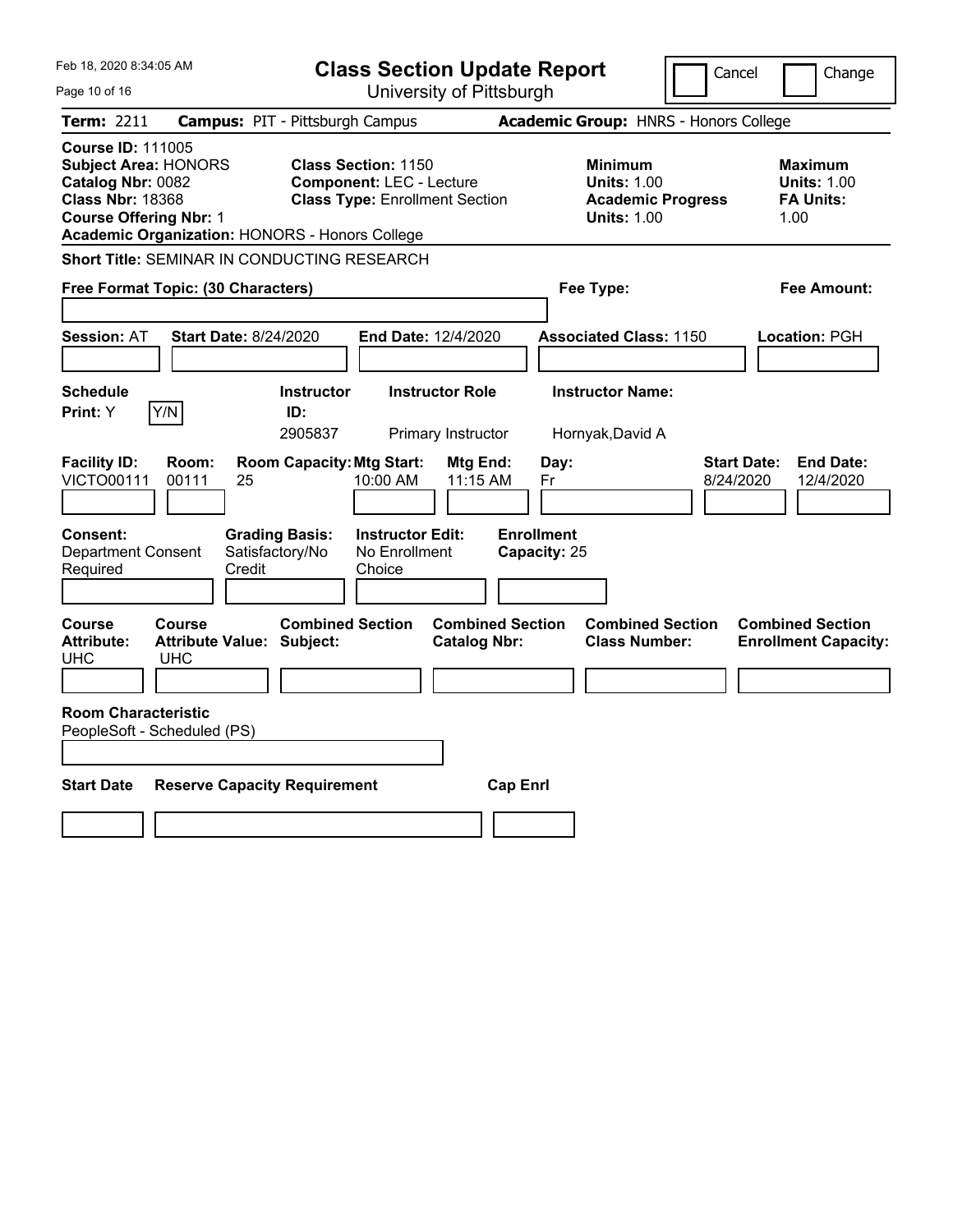| Feb 18, 2020 8:34:05 AM                                                                                                                                                                           | <b>Class Section Update Report</b>                                                                     | Cancel                                                                                 | Change                                                           |
|---------------------------------------------------------------------------------------------------------------------------------------------------------------------------------------------------|--------------------------------------------------------------------------------------------------------|----------------------------------------------------------------------------------------|------------------------------------------------------------------|
| Page 11 of 16                                                                                                                                                                                     | University of Pittsburgh                                                                               |                                                                                        |                                                                  |
| <b>Term: 2211</b>                                                                                                                                                                                 | <b>Campus: PIT - Pittsburgh Campus</b>                                                                 | Academic Group: HNRS - Honors College                                                  |                                                                  |
| <b>Course ID: 188658</b><br><b>Subject Area: HONORS</b><br>Catalog Nbr: 0083<br><b>Class Nbr: 26799</b><br><b>Course Offering Nbr: 1</b><br><b>Academic Organization: HONORS - Honors College</b> | <b>Class Section: 1010</b><br><b>Component: SEM - Seminar</b><br><b>Class Type: Enrollment Section</b> | <b>Minimum</b><br><b>Units: 1.00</b><br><b>Academic Progress</b><br><b>Units: 1.00</b> | <b>Maximum</b><br><b>Units: 1.00</b><br><b>FA Units:</b><br>1.00 |
| <b>Short Title: SEMINAR IN CMNY-BASED RESEARCH</b>                                                                                                                                                |                                                                                                        |                                                                                        |                                                                  |
| Free Format Topic: (30 Characters)<br>UNIVERSITY HONORS COLLEGE                                                                                                                                   |                                                                                                        | Fee Type:                                                                              | Fee Amount:                                                      |
| <b>Session: AT</b><br><b>Start Date: 8/24/2020</b>                                                                                                                                                | End Date: 12/4/2020                                                                                    | <b>Associated Class: 1010</b>                                                          | Location: PGH                                                    |
| <b>Schedule</b><br>Y/N<br>Print: Y                                                                                                                                                                | <b>Instructor Role</b><br><b>Instructor</b><br>ID:<br>1885196<br>Primary Instructor                    | <b>Instructor Name:</b><br>Hickling, Holly L                                           |                                                                  |
| <b>Facility ID:</b><br>Room:<br><b>TBATBA</b><br><b>TBA</b><br>0                                                                                                                                  | <b>Room Capacity: Mtg Start:</b><br>Mtg End:<br>11:15 AM<br>10:00 AM                                   | <b>Start Date:</b><br>Day:<br>8/24/2020<br>Fr                                          | <b>End Date:</b><br>12/4/2020                                    |
| <b>Consent:</b><br><b>Grading Basis:</b><br><b>Department Consent</b><br>Satisfactory/No<br>Required<br>Credit                                                                                    | <b>Instructor Edit:</b><br>No Enrollment<br>Choice                                                     | <b>Enrollment</b><br>Capacity: 12                                                      |                                                                  |
| Course<br>Course<br><b>Attribute Value: Subject:</b><br><b>Attribute:</b><br><b>UHC</b><br><b>UHC</b>                                                                                             | <b>Combined Section</b><br><b>Combined Section</b><br><b>Catalog Nbr:</b>                              | <b>Combined Section</b><br><b>Class Number:</b>                                        | <b>Combined Section</b><br><b>Enrollment Capacity:</b>           |
| <b>Room Characteristic</b>                                                                                                                                                                        |                                                                                                        |                                                                                        |                                                                  |
|                                                                                                                                                                                                   |                                                                                                        |                                                                                        |                                                                  |
| <b>Reserve Capacity Requirement</b><br><b>Start Date</b>                                                                                                                                          | <b>Cap Enrl</b>                                                                                        |                                                                                        |                                                                  |
|                                                                                                                                                                                                   |                                                                                                        |                                                                                        |                                                                  |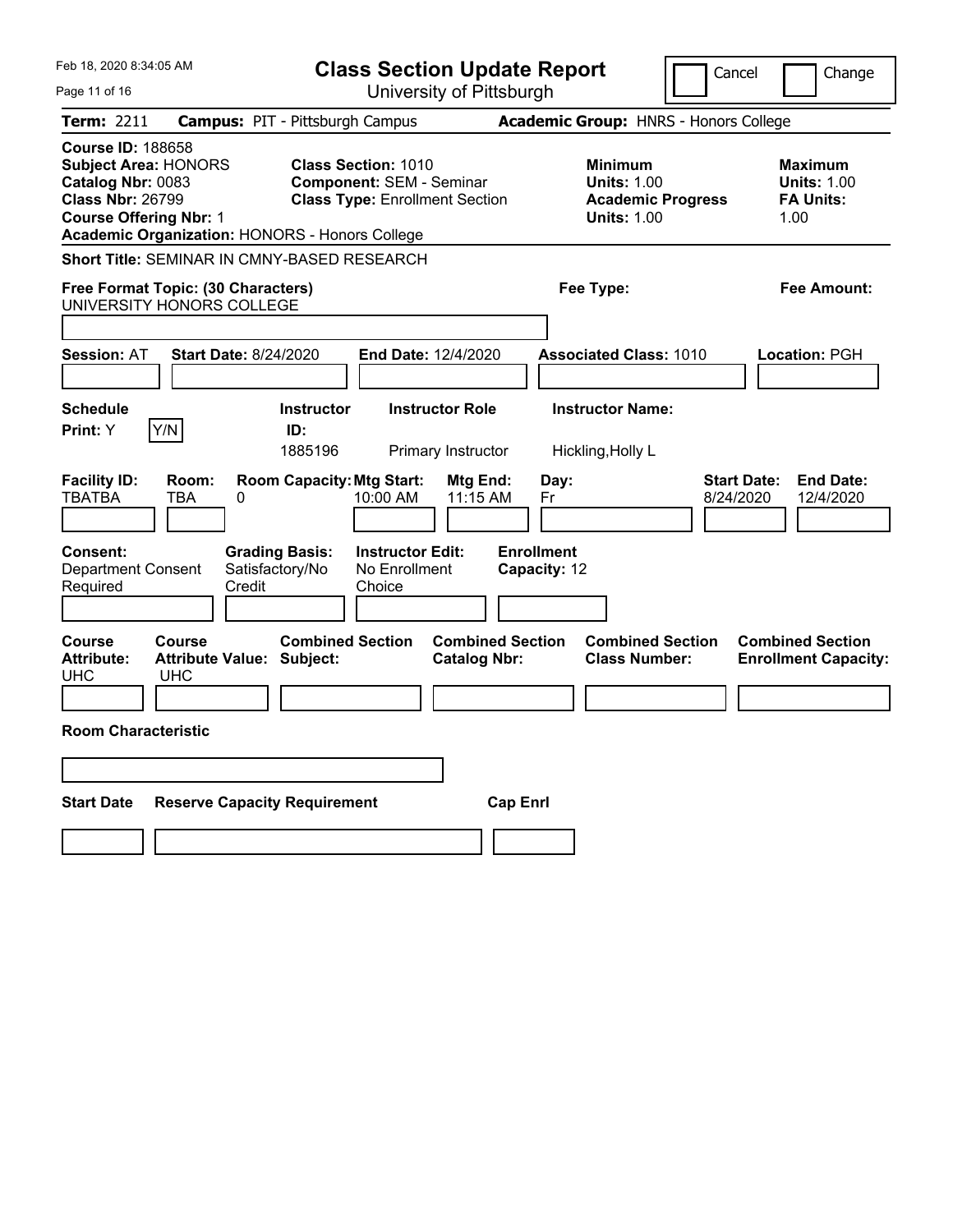| Feb 18, 2020 8:34:05 AM                                                                                                                                                                           | <b>Class Section Update Report</b>                                                                     | Cancel                                                                                 | Change                                                           |
|---------------------------------------------------------------------------------------------------------------------------------------------------------------------------------------------------|--------------------------------------------------------------------------------------------------------|----------------------------------------------------------------------------------------|------------------------------------------------------------------|
| Page 12 of 16                                                                                                                                                                                     | University of Pittsburgh                                                                               |                                                                                        |                                                                  |
| <b>Term: 2211</b>                                                                                                                                                                                 | <b>Campus: PIT - Pittsburgh Campus</b>                                                                 | <b>Academic Group: HNRS - Honors College</b>                                           |                                                                  |
| <b>Course ID: 183304</b><br><b>Subject Area: HONORS</b><br>Catalog Nbr: 1010<br><b>Class Nbr: 24602</b><br><b>Course Offering Nbr: 1</b><br><b>Academic Organization: HONORS - Honors College</b> | <b>Class Section: 1500</b><br><b>Component: SEM - Seminar</b><br><b>Class Type: Enrollment Section</b> | <b>Minimum</b><br><b>Units: 1.00</b><br><b>Academic Progress</b><br><b>Units: 1.00</b> | <b>Maximum</b><br><b>Units: 1.00</b><br><b>FA Units:</b><br>1.00 |
| <b>Short Title: SPECIAL TOPICS SEMINAR</b>                                                                                                                                                        |                                                                                                        |                                                                                        |                                                                  |
| Free Format Topic: (30 Characters)<br>ELSIE HILLMAN FELLOWS SEMINAR                                                                                                                               |                                                                                                        | Fee Type:                                                                              | Fee Amount:                                                      |
| <b>Session: AT</b><br><b>Start Date: 8/24/2020</b>                                                                                                                                                | <b>End Date: 12/4/2020</b>                                                                             | <b>Associated Class: 1500</b>                                                          | Location: PGH                                                    |
| <b>Schedule</b><br>Print: Y<br>Y/N                                                                                                                                                                | <b>Instructor Role</b><br><b>Instructor</b><br>ID:<br>3318741<br>Primary Instructor                    | <b>Instructor Name:</b><br>Mavero, Meredith Leigh                                      |                                                                  |
| <b>Facility ID:</b><br>Room:<br><b>TBATBA</b><br><b>TBA</b><br>0                                                                                                                                  | <b>Room Capacity: Mtg Start:</b><br>Mtg End:                                                           | Day:<br>8/24/2020                                                                      | <b>End Date:</b><br><b>Start Date:</b><br>12/4/2020              |
| <b>Grading Basis:</b><br>Consent:<br><b>LG/SU3 Elective</b><br><b>Department Consent</b><br><b>Basis</b><br>Required                                                                              | <b>Instructor Edit:</b><br>No Enrollment<br>Choice                                                     | <b>Enrollment</b><br>Capacity: 12                                                      |                                                                  |
| <b>Course</b><br>Course<br><b>Attribute:</b><br><b>Attribute Value: Subject:</b><br><b>FNL</b><br><b>HOURLY</b><br><b>UHC</b><br><b>UHC</b>                                                       | <b>Combined Section</b><br><b>Combined Section</b><br><b>Catalog Nbr:</b>                              | <b>Combined Section</b><br><b>Class Number:</b>                                        | <b>Combined Section</b><br><b>Enrollment Capacity:</b>           |
| <b>Room Characteristic</b>                                                                                                                                                                        |                                                                                                        |                                                                                        |                                                                  |
|                                                                                                                                                                                                   |                                                                                                        |                                                                                        |                                                                  |
| <b>Reserve Capacity Requirement</b><br><b>Start Date</b>                                                                                                                                          | <b>Cap Enrl</b>                                                                                        |                                                                                        |                                                                  |
|                                                                                                                                                                                                   |                                                                                                        |                                                                                        |                                                                  |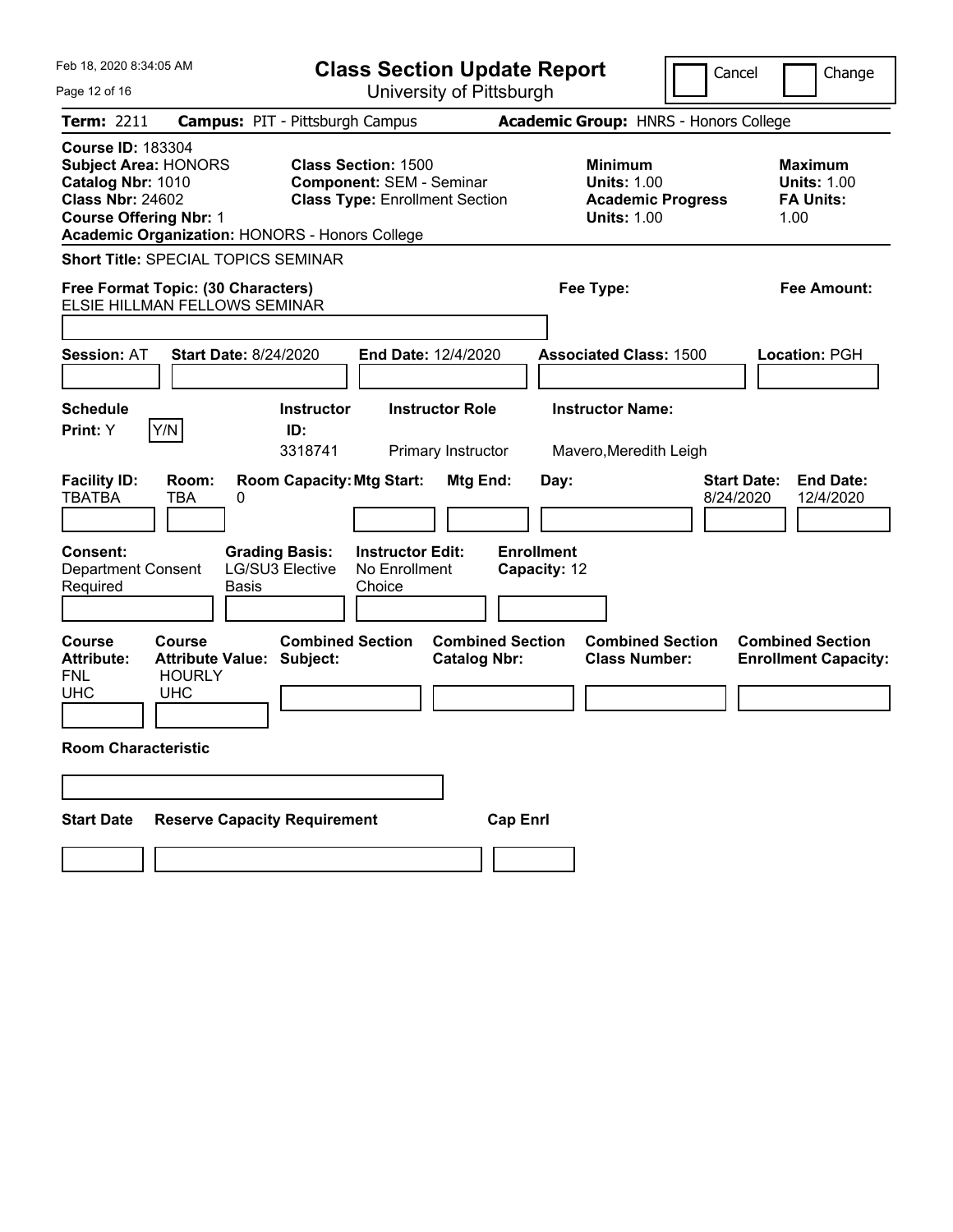| Feb 18, 2020 8:34:05 AM                                                                                                                  |                                                             | <b>Class Section Update Report</b>                                                                                                                       |                                                |                                                                                 | Cancel                                       | Change                                                           |
|------------------------------------------------------------------------------------------------------------------------------------------|-------------------------------------------------------------|----------------------------------------------------------------------------------------------------------------------------------------------------------|------------------------------------------------|---------------------------------------------------------------------------------|----------------------------------------------|------------------------------------------------------------------|
| Page 13 of 16                                                                                                                            |                                                             | University of Pittsburgh                                                                                                                                 |                                                |                                                                                 |                                              |                                                                  |
| <b>Term: 2211</b>                                                                                                                        |                                                             | <b>Campus: PIT - Pittsburgh Campus</b>                                                                                                                   |                                                | Academic Group: HNRS - Honors College                                           |                                              |                                                                  |
| <b>Course ID: 111015</b><br><b>Subject Area: HONORS</b><br>Catalog Nbr: 1510<br><b>Class Nbr: 30338</b><br><b>Course Offering Nbr: 1</b> |                                                             | Class Section: 1010<br><b>Component: LEC - Lecture</b><br><b>Class Type: Enrollment Section</b><br><b>Academic Organization: HONORS - Honors College</b> |                                                | Minimum<br><b>Units: 3.00</b><br><b>Academic Progress</b><br><b>Units: 3.00</b> |                                              | <b>Maximum</b><br><b>Units: 3.00</b><br><b>FA Units:</b><br>3.00 |
| <b>Short Title: SPECIAL TOPICS</b>                                                                                                       |                                                             |                                                                                                                                                          |                                                |                                                                                 |                                              |                                                                  |
| Free Format Topic: (30 Characters)<br>PEDIATRICS: BENCH TO BEDSIDE<br>UNIVERSITY HONORS COLLEGE                                          |                                                             |                                                                                                                                                          |                                                | Fee Type:                                                                       |                                              | Fee Amount:                                                      |
| <b>Session: AT</b>                                                                                                                       | <b>Start Date: 8/24/2020</b>                                | <b>End Date: 12/4/2020</b>                                                                                                                               |                                                | <b>Associated Class: 1010</b>                                                   |                                              | <b>Location: PGH</b>                                             |
| <b>Schedule</b><br>Print: Y<br>Y/N                                                                                                       | 0<br>0                                                      | <b>Instructor</b><br>ID:                                                                                                                                 | <b>Instructor Role</b>                         | <b>Instructor Name:</b><br>No Instructor Assigned<br>No Instructor Assigned     |                                              |                                                                  |
| <b>Facility ID:</b><br><b>TBA</b><br><b>TBATBA</b><br><b>TBATBA</b><br><b>TBA</b><br>Consent:<br><b>Department Consent</b>               | Room:<br>0<br>0<br><b>Grading Basis:</b><br>LG/SU3 Elective | <b>Room Capacity: Mtg Start:</b><br><b>Instructor Edit:</b><br>No Enrollment                                                                             | Mtg End:                                       | Day:<br><b>Enrollment</b><br>Capacity: 12                                       | <b>Start Date:</b><br>8/24/2020<br>8/24/2020 | <b>End Date:</b><br>12/4/2020<br>12/4/2020                       |
| Required                                                                                                                                 | <b>Basis</b>                                                | Choice                                                                                                                                                   |                                                |                                                                                 |                                              |                                                                  |
| Course<br>Course<br><b>Attribute:</b><br><b>UHC</b><br><b>UHC</b><br><b>Room Characteristic</b>                                          | <b>Attribute Value: Subject:</b>                            | <b>Combined Section</b>                                                                                                                                  | <b>Combined Section</b><br><b>Catalog Nbr:</b> | <b>Combined Section</b><br><b>Class Number:</b>                                 |                                              | <b>Combined Section</b><br><b>Enrollment Capacity:</b>           |
|                                                                                                                                          |                                                             |                                                                                                                                                          |                                                |                                                                                 |                                              |                                                                  |
|                                                                                                                                          |                                                             |                                                                                                                                                          |                                                |                                                                                 |                                              |                                                                  |
| <b>Reserve Capacity Requirement</b><br><b>Cap Enrl</b><br><b>Start Date</b>                                                              |                                                             |                                                                                                                                                          |                                                |                                                                                 |                                              |                                                                  |
|                                                                                                                                          |                                                             |                                                                                                                                                          |                                                |                                                                                 |                                              |                                                                  |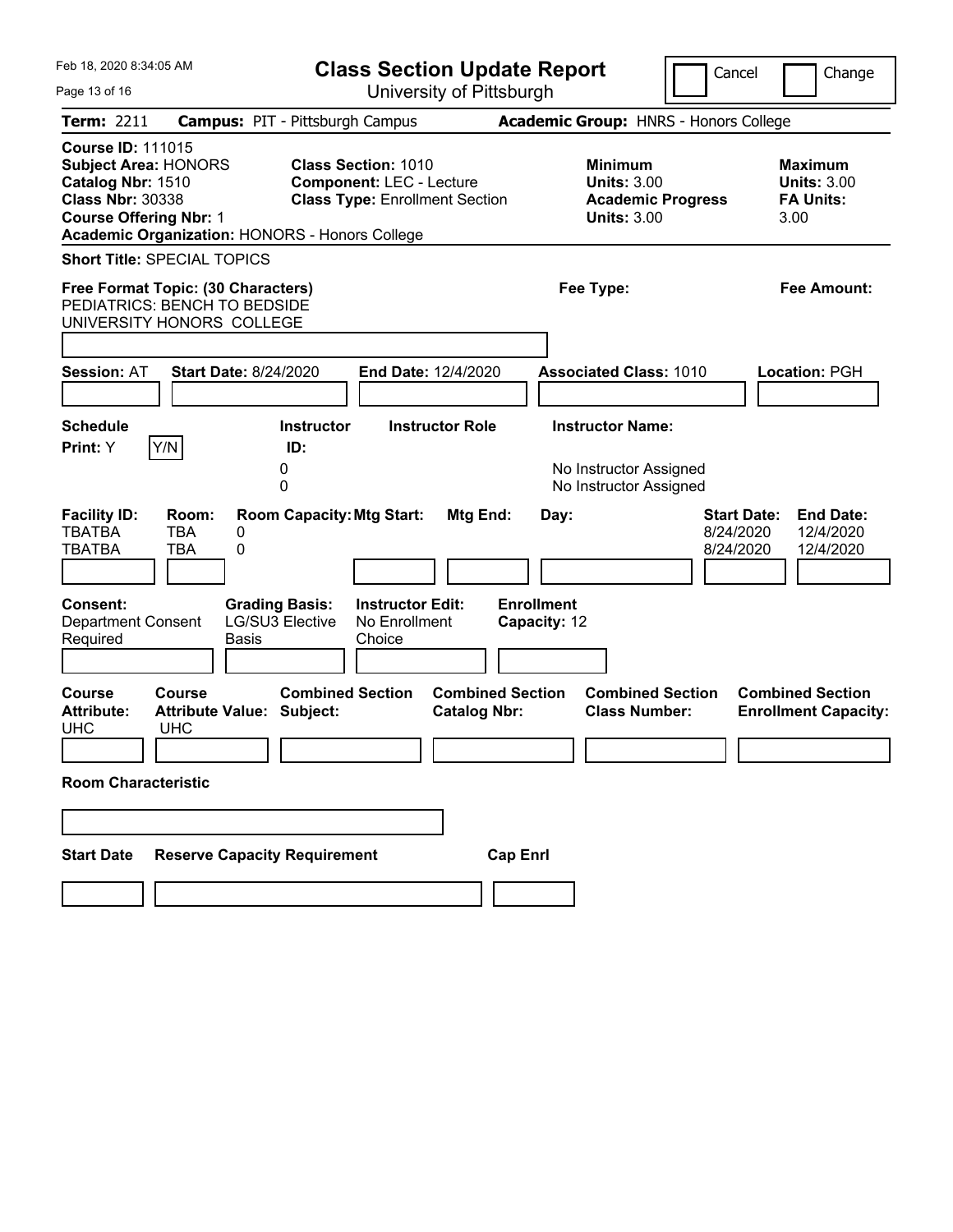| Feb 18, 2020 8:34:05 AM                                                                                                                                                                           | <b>Class Section Update Report</b>                                                                     | Cancel                                                                                 | Change                                                           |
|---------------------------------------------------------------------------------------------------------------------------------------------------------------------------------------------------|--------------------------------------------------------------------------------------------------------|----------------------------------------------------------------------------------------|------------------------------------------------------------------|
| Page 14 of 16                                                                                                                                                                                     | University of Pittsburgh                                                                               |                                                                                        |                                                                  |
| <b>Term: 2211</b><br><b>Campus: PIT - Pittsburgh Campus</b>                                                                                                                                       |                                                                                                        | Academic Group: HNRS - Honors College                                                  |                                                                  |
| <b>Course ID: 111015</b><br><b>Subject Area: HONORS</b><br>Catalog Nbr: 1510<br><b>Class Nbr: 30342</b><br><b>Course Offering Nbr: 1</b><br><b>Academic Organization: HONORS - Honors College</b> | <b>Class Section: 1015</b><br><b>Component: LEC - Lecture</b><br><b>Class Type: Enrollment Section</b> | <b>Minimum</b><br><b>Units: 3.00</b><br><b>Academic Progress</b><br><b>Units: 3.00</b> | <b>Maximum</b><br><b>Units: 3.00</b><br><b>FA Units:</b><br>3.00 |
| <b>Short Title: SPECIAL TOPICS</b>                                                                                                                                                                |                                                                                                        |                                                                                        |                                                                  |
| Free Format Topic: (30 Characters)<br>UNIVERSITY HONORS COLLEGE<br><b>WELLNESS AND RESILIENCE</b>                                                                                                 |                                                                                                        | Fee Type:                                                                              | Fee Amount:                                                      |
| <b>Start Date: 8/24/2020</b><br><b>Session: AT</b>                                                                                                                                                | <b>End Date: 12/4/2020</b>                                                                             | <b>Associated Class: 1015</b>                                                          | <b>Location: PGH</b>                                             |
|                                                                                                                                                                                                   |                                                                                                        |                                                                                        |                                                                  |
| <b>Schedule</b>                                                                                                                                                                                   | <b>Instructor Role</b><br>Instructor                                                                   | <b>Instructor Name:</b>                                                                |                                                                  |
| Y/N<br>Print: Y<br>ID:<br>0<br>0                                                                                                                                                                  |                                                                                                        | No Instructor Assigned<br>No Instructor Assigned                                       |                                                                  |
| <b>Facility ID:</b><br>Room:<br>CL00329<br>00329<br>14<br>CL00319<br>00319<br>16                                                                                                                  | <b>Room Capacity: Mtg Start:</b><br>Mtg End:<br>3:45 PM<br>$2:30$ PM<br>2:30 PM<br>3:45 PM             | Day:<br><b>Start Date:</b><br>TuTh<br>8/24/2020<br>TuFr<br>8/24/2020                   | <b>End Date:</b><br>12/4/2020<br>12/4/2020                       |
| Consent:<br><b>Grading Basis:</b><br><b>LG/SU3 Elective</b><br><b>Department Consent</b><br>Required<br><b>Basis</b>                                                                              | <b>Instructor Edit:</b><br>No Enrollment<br>Choice                                                     | <b>Enrollment</b><br>Capacity: 12                                                      |                                                                  |
| Course<br>Course<br><b>Attribute:</b><br><b>Attribute Value: Subject:</b><br><b>UHC</b><br><b>UHC</b>                                                                                             | <b>Combined Section</b><br><b>Combined Section</b><br><b>Catalog Nbr:</b>                              | <b>Combined Section</b><br><b>Class Number:</b>                                        | <b>Combined Section</b><br><b>Enrollment Capacity:</b>           |
| <b>Room Characteristic</b><br>PeopleSoft - Scheduled (PS)                                                                                                                                         |                                                                                                        |                                                                                        |                                                                  |
| <b>Reserve Capacity Requirement</b><br><b>Start Date</b>                                                                                                                                          | <b>Cap Enrl</b>                                                                                        |                                                                                        |                                                                  |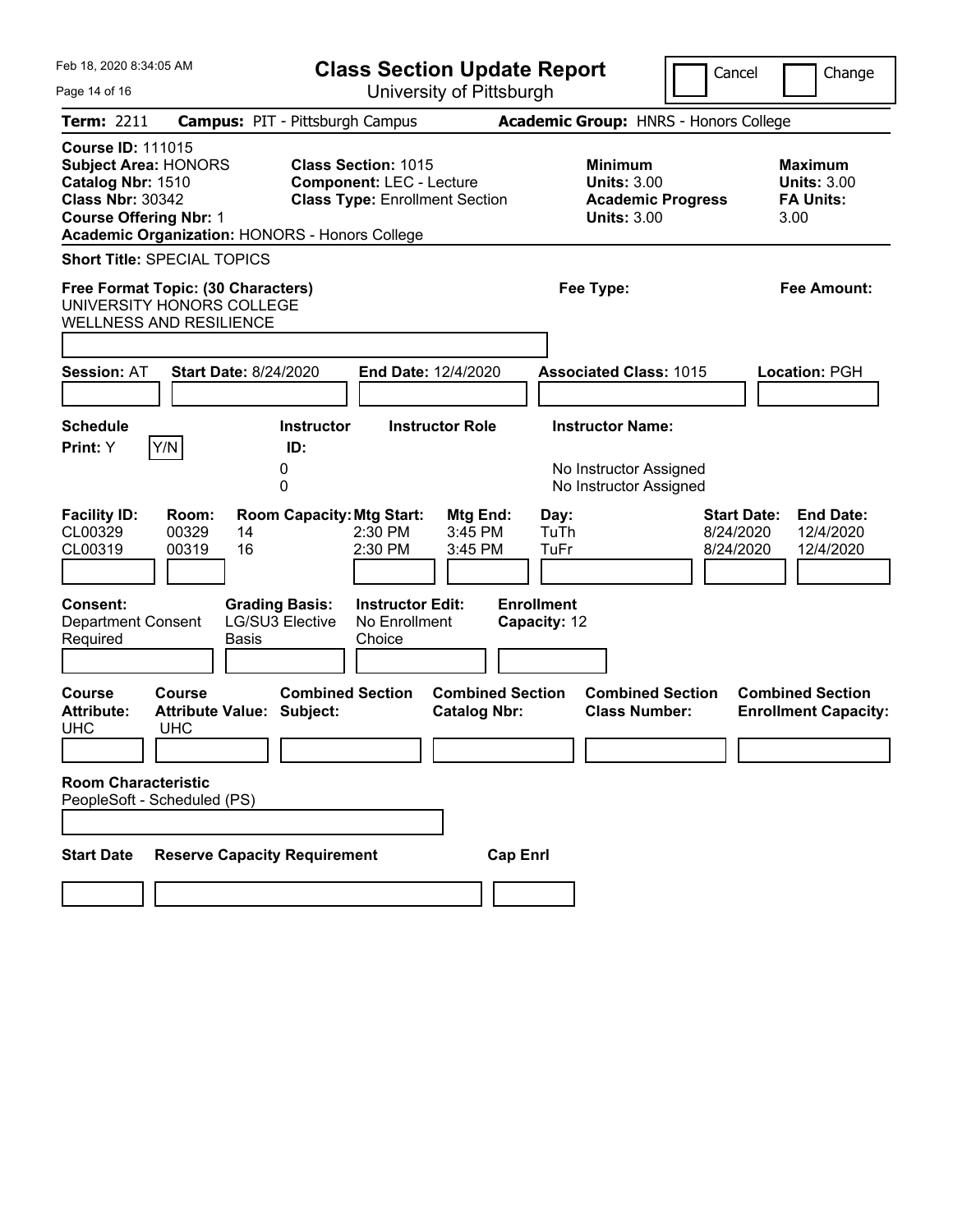| Feb 18, 2020 8:34:05 AM<br>Page 15 of 16                                                                                                                                                          |                                                             | <b>Class Section Update Report</b><br>University of Pittsburgh                                         |                                   |                                                                                        | Cancel                          | Change                                                           |
|---------------------------------------------------------------------------------------------------------------------------------------------------------------------------------------------------|-------------------------------------------------------------|--------------------------------------------------------------------------------------------------------|-----------------------------------|----------------------------------------------------------------------------------------|---------------------------------|------------------------------------------------------------------|
| <b>Term: 2211</b>                                                                                                                                                                                 | <b>Campus: PIT - Pittsburgh Campus</b>                      |                                                                                                        |                                   | Academic Group: HNRS - Honors College                                                  |                                 |                                                                  |
| <b>Course ID: 111015</b><br><b>Subject Area: HONORS</b><br>Catalog Nbr: 1510<br><b>Class Nbr: 28026</b><br><b>Course Offering Nbr: 1</b><br><b>Academic Organization: HONORS - Honors College</b> |                                                             | <b>Class Section: 1110</b><br><b>Component: LEC - Lecture</b><br><b>Class Type: Enrollment Section</b> |                                   | <b>Minimum</b><br><b>Units: 3.00</b><br><b>Academic Progress</b><br><b>Units: 3.00</b> |                                 | <b>Maximum</b><br><b>Units: 3.00</b><br><b>FA Units:</b><br>3.00 |
| <b>Short Title: SPECIAL TOPICS</b>                                                                                                                                                                |                                                             |                                                                                                        |                                   |                                                                                        |                                 |                                                                  |
| Free Format Topic: (30 Characters)<br>UNIVERSITY HONORS COLLEGE                                                                                                                                   |                                                             |                                                                                                        |                                   | Fee Type:                                                                              |                                 | Fee Amount:                                                      |
| <b>Session: SE3</b>                                                                                                                                                                               | <b>Start Date: 8/24/2020</b>                                | End Date: 12/12/2020                                                                                   |                                   | <b>Associated Class: 1110</b>                                                          |                                 | Location: PGH                                                    |
| <b>Schedule</b><br>Y/N<br>Print: Y                                                                                                                                                                | <b>Instructor</b><br>ID:<br>2959143<br>2932208              | <b>Instructor Role</b><br>Primary Instructor<br>Secondary Instructor                                   |                                   | <b>Instructor Name:</b><br>Chugani, Carla D<br>Long, Cassandra Elaine                  |                                 |                                                                  |
| <b>Facility ID:</b><br>Room:<br>CL00327<br>00327                                                                                                                                                  | <b>Room Capacity: Mtg Start:</b><br>32                      | Mtg End:<br>8:30 PM<br>6:00 PM                                                                         | Day:<br>We                        |                                                                                        | <b>Start Date:</b><br>8/24/2020 | <b>End Date:</b><br>12/12/2020                                   |
| <b>Consent:</b><br>No Special Consent<br>Required                                                                                                                                                 | <b>Grading Basis:</b><br><b>LG/SU3 Elective</b><br>Basis    | <b>Instructor Edit:</b><br>No Enrollment<br>Choice                                                     | <b>Enrollment</b><br>Capacity: 20 |                                                                                        |                                 |                                                                  |
| <b>Course</b><br><b>Course</b><br><b>Attribute:</b><br><b>UHC</b><br><b>UHC</b>                                                                                                                   | <b>Combined Section</b><br><b>Attribute Value: Subject:</b> | <b>Catalog Nbr:</b>                                                                                    | <b>Combined Section</b>           | <b>Combined Section</b><br><b>Class Number:</b>                                        |                                 | <b>Combined Section</b><br><b>Enrollment Capacity:</b>           |
| <b>Room Characteristic</b><br>PeopleSoft - Scheduled (PS)                                                                                                                                         |                                                             |                                                                                                        |                                   |                                                                                        |                                 |                                                                  |
| <b>Start Date</b>                                                                                                                                                                                 | <b>Reserve Capacity Requirement</b>                         |                                                                                                        | <b>Cap Enrl</b>                   |                                                                                        |                                 |                                                                  |
|                                                                                                                                                                                                   |                                                             |                                                                                                        |                                   |                                                                                        |                                 |                                                                  |